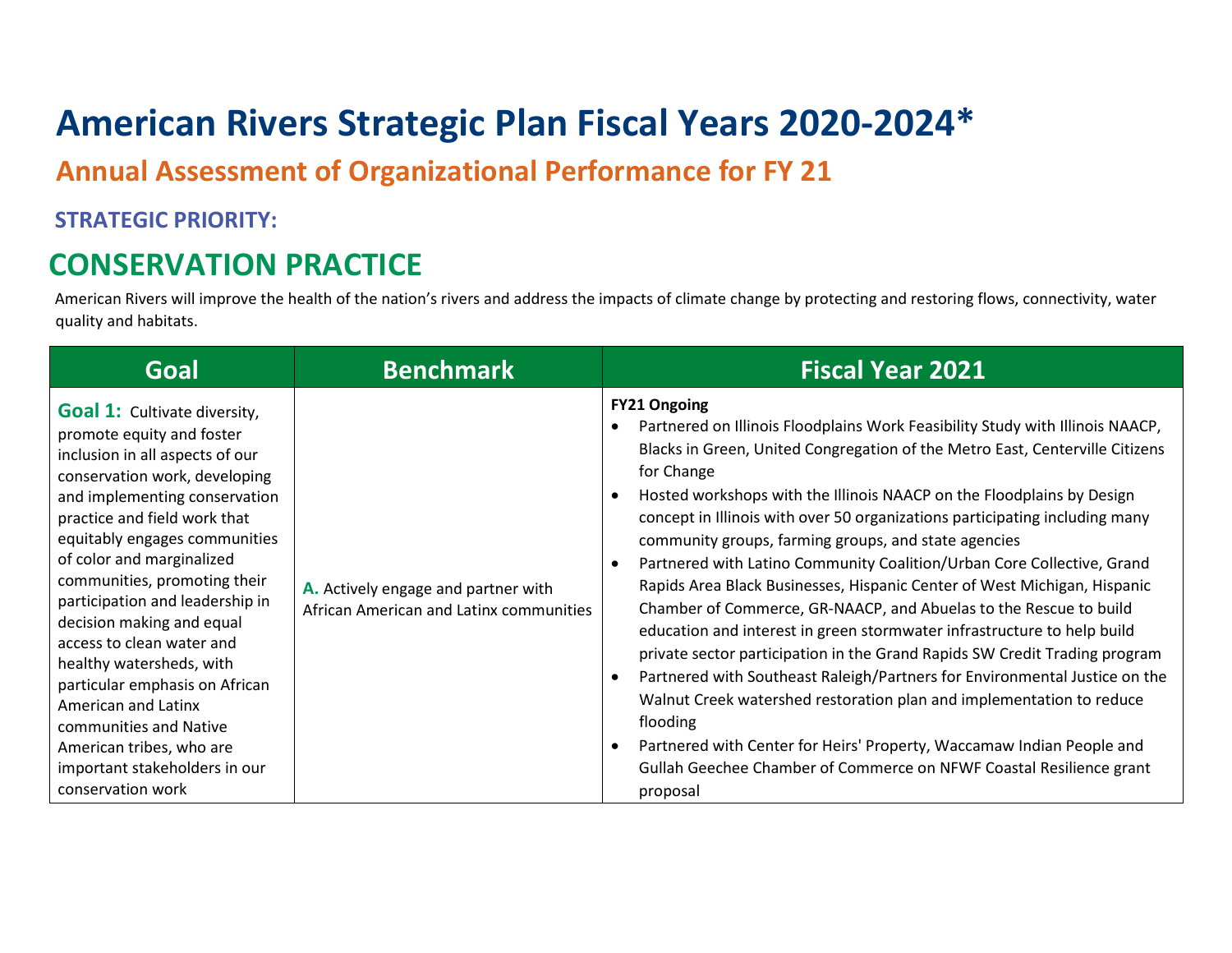|                                                                                                                                               | Partnered with the Hispanic Access Foundation (HAF) and their constituents<br>$\bullet$<br>in Colorado and Arizona to increase HAF's capacity to engage in policy,<br>grassroots organizing in service Colorado River conservation and protection<br>Partnered with Soul River Runs Deep, a black and veteran led organization<br>which connects inner city youth and US military veterans to the outdoors<br>through incredible outdoor educational transformation experiences, to<br>produce a virtual "deployment" to engage and immerse youth and vets in<br>the Gila River campaign.<br>Through America's Most Endangered Rivers 2021 - which had an<br>environmental justice theme - engaged and amplified the work of Black<br>community leaders on rivers including the South River (South River<br>Watershed Alliance) and Turkey Creek (Gulfport Section National Council of<br>Negro Women, and others)                                                                                                                                                                                                   |
|-----------------------------------------------------------------------------------------------------------------------------------------------|----------------------------------------------------------------------------------------------------------------------------------------------------------------------------------------------------------------------------------------------------------------------------------------------------------------------------------------------------------------------------------------------------------------------------------------------------------------------------------------------------------------------------------------------------------------------------------------------------------------------------------------------------------------------------------------------------------------------------------------------------------------------------------------------------------------------------------------------------------------------------------------------------------------------------------------------------------------------------------------------------------------------------------------------------------------------------------------------------------------------|
| <b>B.</b> Form and nurture partnerships with<br>Native American tribes to advocate and<br>implement river conservation policy and<br>practice | <b>FY21 Ongoing</b><br>In FY21, as with many previous years for some of these initiatives, American<br>Rivers collaborated with:<br>The Eastern Band of Cherokee Indians around dam removal and river<br>restoration and plans for an inaugural Honoring Longman yearly river<br>cleanup and cultural event as well as collaboration on a river film project<br>The Gullah Geechee Nation around impacts of flooding/climate change<br>impacts and displacement due to development<br>The Atsugewi people indigenous to Lassen National Forest to develop a land<br>$\bullet$<br>acknowledgement for the tribe and restored 100-acre McKenzie meadow<br>Ohlone consultants to write a story book on the history of Rheem Creek<br>$\bullet$<br>which is on Ohlone land<br>The Yakama Nation, Cowlitz Indian Tribe, Upper Skagit Indian Tribe, Skagit<br>System Co-Op, Puyallup Tribe, Quinault Indian Nation, Chehalis Tribe,<br>Confederated Tribes of the Umatilla Indian Reservation, Upper Snake River<br>Tribes, and Nez Perce Tribe on work to protect and restore rivers of the<br>Puget Sound-Columbia Basin |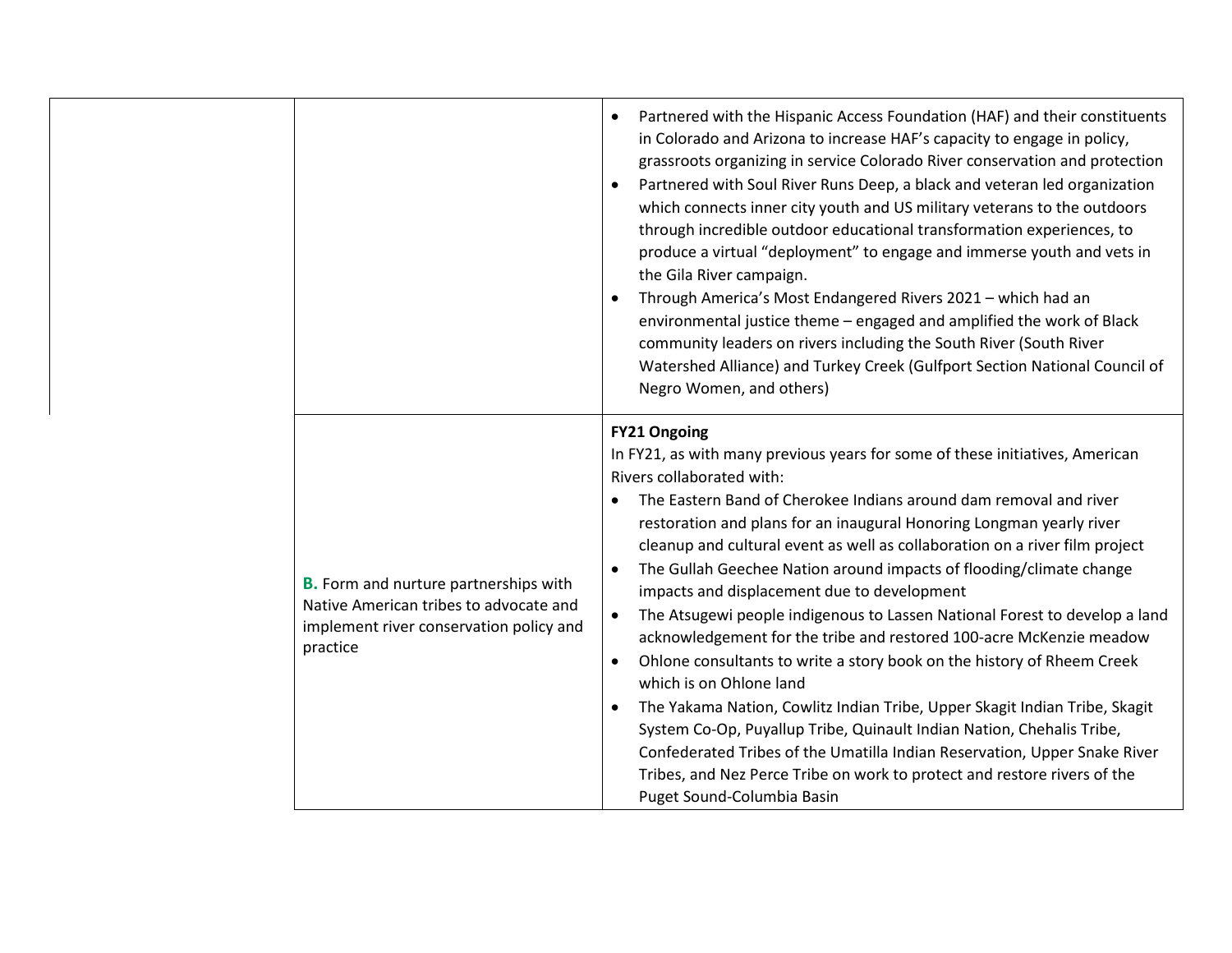• Yakama Nation, Confederated Tribes of the Umatilla Indian Reservation, Upper Snake River Tribes, and Nez Perce Tribe to support removal of the lower four Snake River dams • The Nez Perce Tribe, Cow Creek Band of Mission Indians, Confederated Tribes of the Umatilla Indian Reservation, Burns Paiute Tribe and the Upper Snake River Tribes to engage in the development of and support the River Democracy Act to protect 4,700 miles of new Wild and Scenic Rivers in Oregon. • The Lummi Nation and Nooksack Indian Tribe to initiate a biological monitoring program with Washington Department of Fish and Wildlife to evaluate the effectiveness of the Middle Fork Nooksack Dam removal • The Gila River Indian Community (GRIC) to oppose the Gila River Diversion in New Mexico • The Hopi and Navajo tribes to lead/facilitate an effort to permanently protect the Little Colorado River • Seven Grand Canyon tribes on the management of Glen Canyon Dam and the Grand Canyon • The University of Colorado Law School to assess and develop proposed reforms to the Wild and Scenic Rivers Act to be more inclusive of tribal sovereignty • The Water and Tribes initiative to ensure adequate tribal representation in Colorado River basin wide discussions • An advocate (and Skokomish tribe member) to many tribes in DC on Uncommon Dialogue issues to retrofit, repair, and remove dams • The Blackfeet Nation to advance federal legislation to protect the Badger-Two Medicine area in Montana • The Confederated Salish and Kootenai Tribes (CSKT) on a Wild and Scenic Eligibility Report for the Lolo and Bitterroot national forests • The Nez Perce Tribe to protect the South Fork of the Salmon River in Idaho from the proposed Stibnite Gold Mine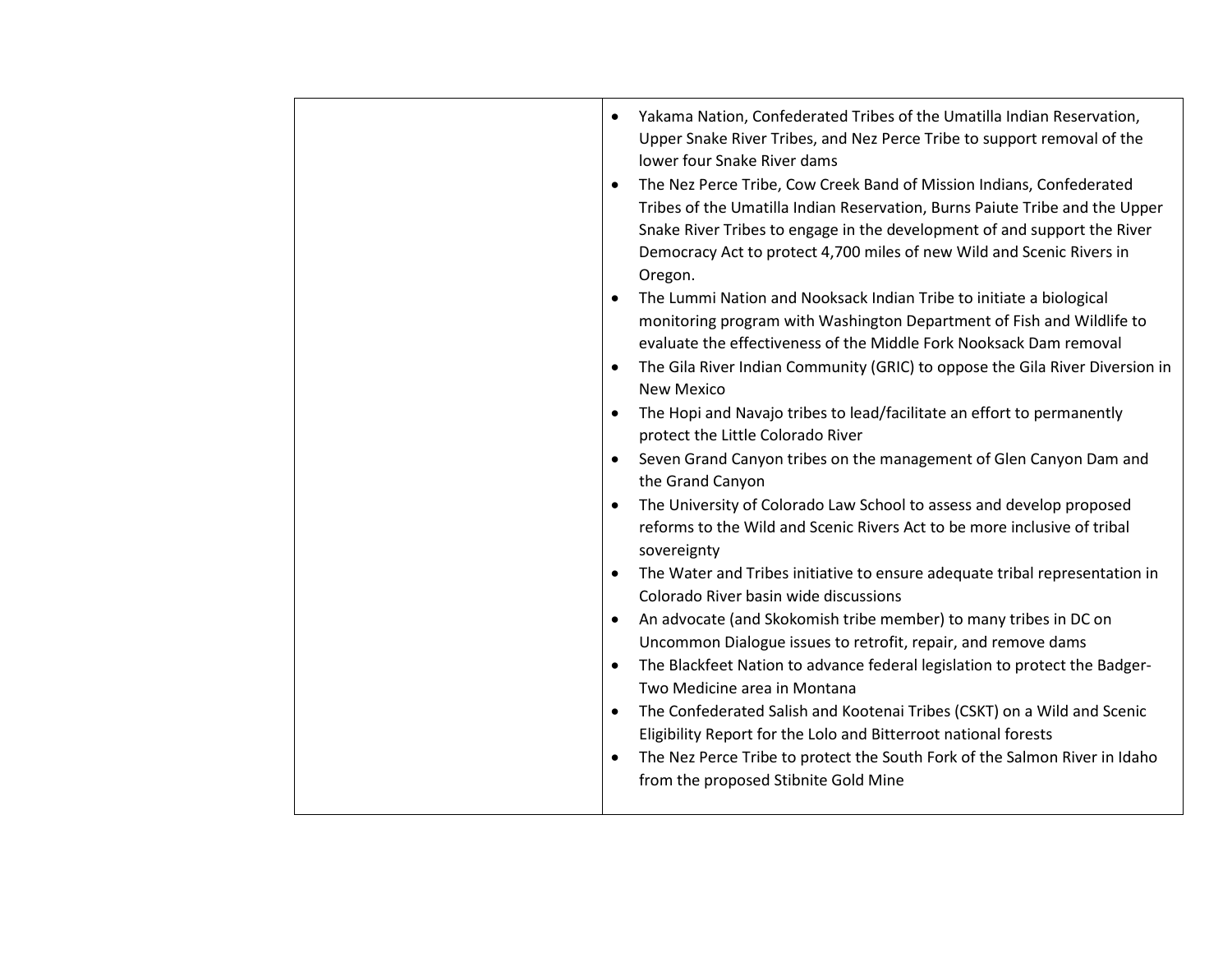| C. Create formal and informal<br>partnerships with community-based<br>partners to provide information,<br>resources, and support on river<br>conservation projects and clean water<br>infrastructure challenges relevant to their<br>constituents | Ongoing: Supporting community-based leaders in Atlanta, GA to form<br>$\bullet$<br>a local watershed organization - the Intrenchment Creek Community<br>Stewardship Council - to continue the advocacy work needed to<br>implement the plan in order to address the flooding and combined-<br>sewer spills<br>Partnered with Latino Community Coalition/Urban Core Collective, Abuelas<br>to the Rescue, Hispanic Center of W. Michigan, NAACP, Hispanic Chamber of<br>Commerce, Grand Rapids Area Black Businesses, Roosevelt Park, Garfield<br>Park, Seeds of Promise, Belknap neighborhood organizations, New City<br>Neighbors, WMEAC - all located in Grand Rapids, MI to build education and<br>interest in green stormwater infrastructure to help build private sector<br>participation in the Grand Rapids Stormwater Credit Trading program<br>Partnered with West Atlanta Watershed Alliance and Eco Action to develop<br>$\bullet$<br>national programing to train community clean water advocates<br>Worked with We the People of Detroit, Junction Coalition, and Milwaukee<br>$\bullet$<br>Water Commons to create Great Lakes and Federal policy strategies to<br>address water affordability challenges<br>Co-founded and co-lead the Social Justice Task Force within the Association<br>$\bullet$<br>of State Floodplain Managers which will offer a platform for floodplain<br>managers to work together to cultivate diversity, promote equity, and foster<br>inclusion amongst members and the broader floodplain management<br>community<br>Incorporated diversity, equity, and inclusion (DEI) principles as a criterion<br>through which to evaluate engineering design and construction firms for<br>restoration project Master Service Agreements that resulted in sharing our<br>DEI values with more than 60 firms, following up with specific feedback<br>opportunities to one third of those who applied, and resulting in ongoing<br>conversations with at least two national firms on how to continue to<br>advance DEI principles in our collective work |
|---------------------------------------------------------------------------------------------------------------------------------------------------------------------------------------------------------------------------------------------------|--------------------------------------------------------------------------------------------------------------------------------------------------------------------------------------------------------------------------------------------------------------------------------------------------------------------------------------------------------------------------------------------------------------------------------------------------------------------------------------------------------------------------------------------------------------------------------------------------------------------------------------------------------------------------------------------------------------------------------------------------------------------------------------------------------------------------------------------------------------------------------------------------------------------------------------------------------------------------------------------------------------------------------------------------------------------------------------------------------------------------------------------------------------------------------------------------------------------------------------------------------------------------------------------------------------------------------------------------------------------------------------------------------------------------------------------------------------------------------------------------------------------------------------------------------------------------------------------------------------------------------------------------------------------------------------------------------------------------------------------------------------------------------------------------------------------------------------------------------------------------------------------------------------------------------------------------------------------------------------------------------------------------------------------------------------------------------------------|
| A. Restore 5,000 miles of river                                                                                                                                                                                                                   | FY20: 1,709 miles of river restored<br>FY21: 624 miles of river restored*<br>Running Total: 2,333 miles of river restored                                                                                                                                                                                                                                                                                                                                                                                                                                                                                                                                                                                                                                                                                                                                                                                                                                                                                                                                                                                                                                                                                                                                                                                                                                                                                                                                                                                                                                                                                                                                                                                                                                                                                                                                                                                                                                                                                                                                                                  |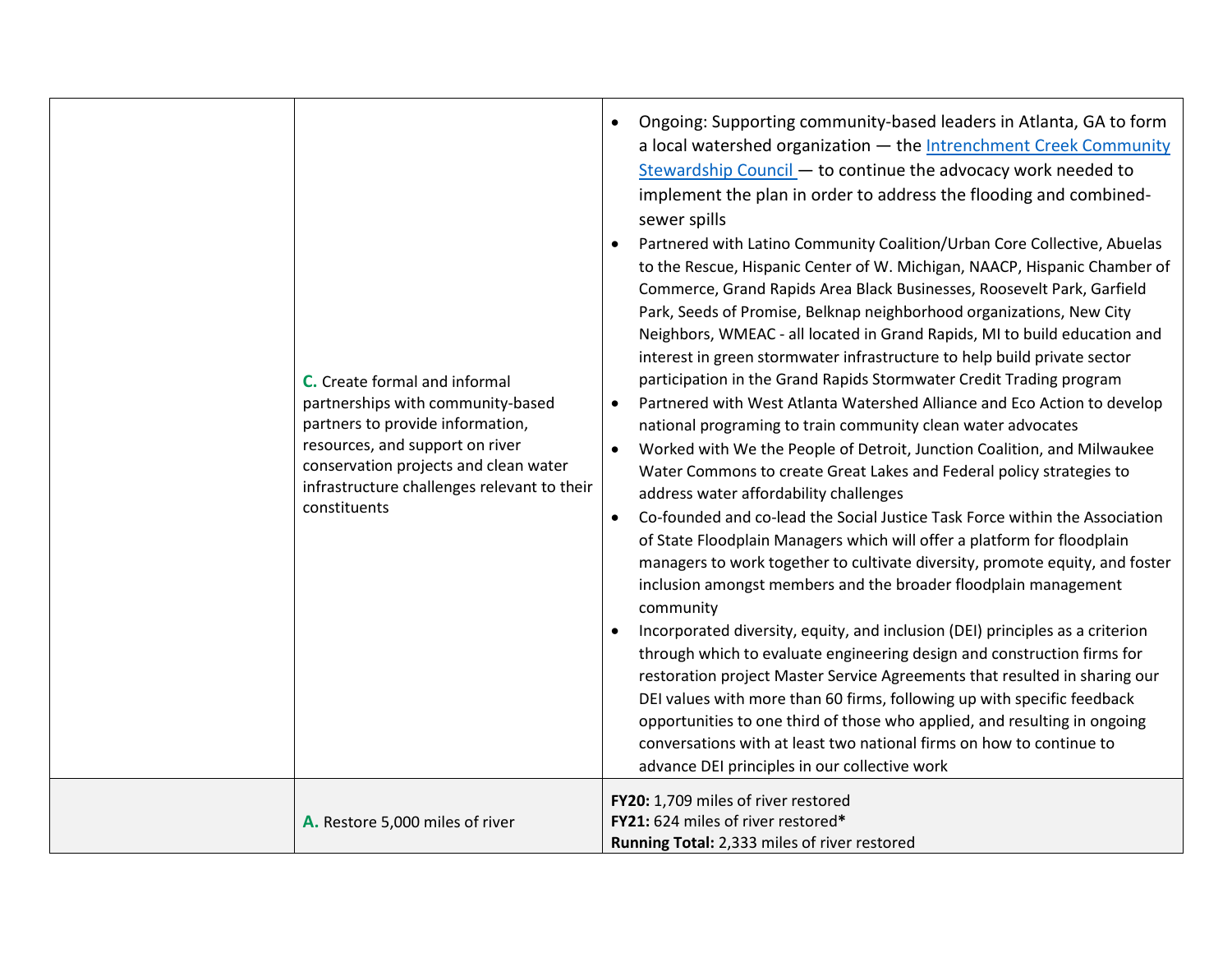| <b>Goal 2: Restore rivers through</b>      |                                                              | 70 dams removed in CY 2020 opening 624 miles<br>$\bullet$<br>6 dams removed with American Rivers' involvement opening 325 miles<br>*Dam removal data is collected on a calendar year basis; number represent 2020<br>calendar year                                                                                                                                                                                                                                                                                                              |
|--------------------------------------------|--------------------------------------------------------------|-------------------------------------------------------------------------------------------------------------------------------------------------------------------------------------------------------------------------------------------------------------------------------------------------------------------------------------------------------------------------------------------------------------------------------------------------------------------------------------------------------------------------------------------------|
|                                            | <b>B.</b> Restore and reconnect 5,000 acres of<br>floodplain | FY20: 17 acres reconnected<br>FY21: 111 acres restored and reconnected<br>Running Total: 128 acres restored and reconnected<br>3-Creeks floodplain restoration project: restored 11 acres of floodplain in<br>Contra Costa County, CA along Marsh Creek<br>McKenzie Meadow in Lassen National Forest, CA: restored/reconnected 100<br>acres of headwaters meadows                                                                                                                                                                               |
| dam removals and floodplain<br>restoration | C. Remove 500 dams                                           | FY20: 90 dams removed<br>FY21: 70 dams removed<br>Running Total: 160 dams removed<br>70 dams* removed in CY 2020 opening 624 miles. Of those, 6 dams removed<br>with American Rivers in a lead role opening 325 miles. Projects include:<br>○ South Branch Gale River Dam<br>Kelley Creek Dam<br>$\circ$<br>Lower Bridgepoint Dam<br>$\circ$<br>North Fork Klaskanine Dam<br>$\circ$<br>Middle Fork Nooksack River Dam<br>$\bigcirc$<br>Wards Mill Dam<br>$\circ$<br>*Dam removal data is collected on a calendar year basis; numbers represent |
|                                            |                                                              | 2020 calendar year                                                                                                                                                                                                                                                                                                                                                                                                                                                                                                                              |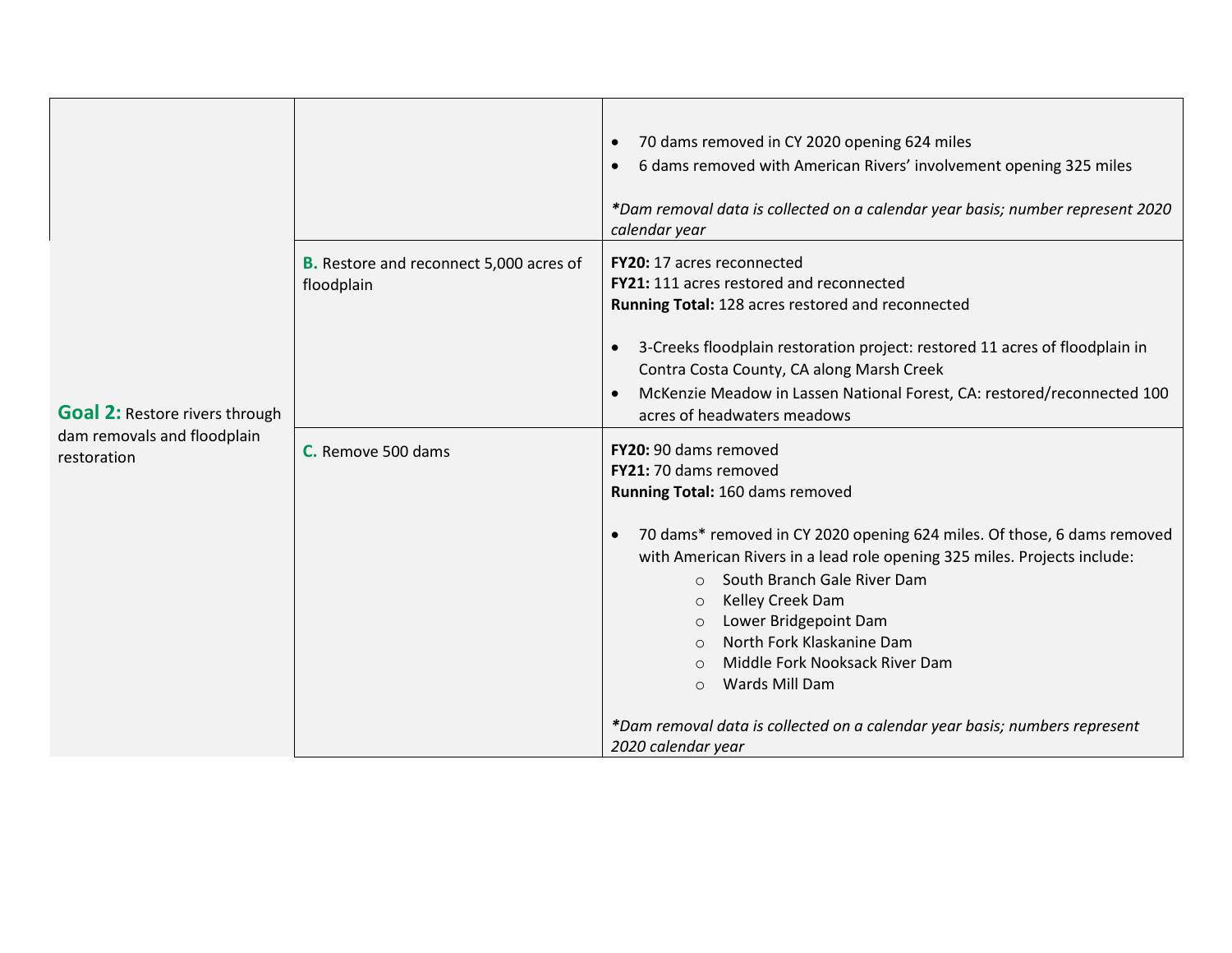| <b>Goal 3: Promote and</b><br>implement green stormwater<br>infrastructure projects that<br>increase square footage of   | A. Twenty-five cities with populations<br>greater than 100,000 have stormwater<br>permits that mandate or incentivize<br>natural infrastructure                      | FY20: 5 cities (Tucson, AZ, Grand Rapids MI and several Pennsylvania<br>municipalities)<br>FY21: 8 cities<br><b>Running Total: 13 cities</b><br>Worked with eight cities to incentivize green stormwater infrastructure<br>$\bullet$<br>projects (Durham, NC; Raleigh, NC; Cary, NC; Greensboro, NC; Charlotte, NC;<br>Wilmington, NC; Chapel Hill, NC; Wake Forest, NC)<br>Led and completed an effort with the Intrenchment Creek One Water<br>Management Task Force partners to pilot an interstate green infrastructure<br>project on the uppermost headwaters of Intrenchment Creek - a first step<br>toward retrofitting the highways to address the significant quantity of water<br>shed from the roads into the overtaxed combined sewer system. |
|--------------------------------------------------------------------------------------------------------------------------|----------------------------------------------------------------------------------------------------------------------------------------------------------------------|-----------------------------------------------------------------------------------------------------------------------------------------------------------------------------------------------------------------------------------------------------------------------------------------------------------------------------------------------------------------------------------------------------------------------------------------------------------------------------------------------------------------------------------------------------------------------------------------------------------------------------------------------------------------------------------------------------------------------------------------------------------|
| urban permeable surfaces over<br>time                                                                                    | <b>B.</b> Ten states have general stormwater<br>permits applicable to cities with<br>populations under 100,000 that mandate<br>or incentivize natural infrastructure | FY20:0<br>FY21:2<br>Running Total: Worked with two states to revise stormwater permits<br>Worked with the state of Michigan to revise stormwater permits to include<br>$\bullet$<br>green infrastructure incentives in local permits with the ability to use<br>stormwater credit trading as part of permit programs<br>American Rivers is working to advance this work in Pennsylvania, however<br>$\bullet$<br>we did not have any new permits issued during FY21                                                                                                                                                                                                                                                                                       |
| <b>Goal 4: Facilitate development</b><br>and implementation of at least<br>25 integrated urban water<br>management plans | A. Innovative funding/incentive plans<br>developed and/ or implemented                                                                                               | FY20: \$3 million in funding and two innovative funding plans developed<br>FY21: \$1.5 million in funding and one plan<br>Running Total: \$4.5 million in funding and three funding plans developed<br>Designed and produced a series of Green Infrastructure Financing Academy<br>$\bullet$<br>workshops for 12 cities across the US and published a related report<br>highlighting collaborative finance approaches for water system investments.                                                                                                                                                                                                                                                                                                       |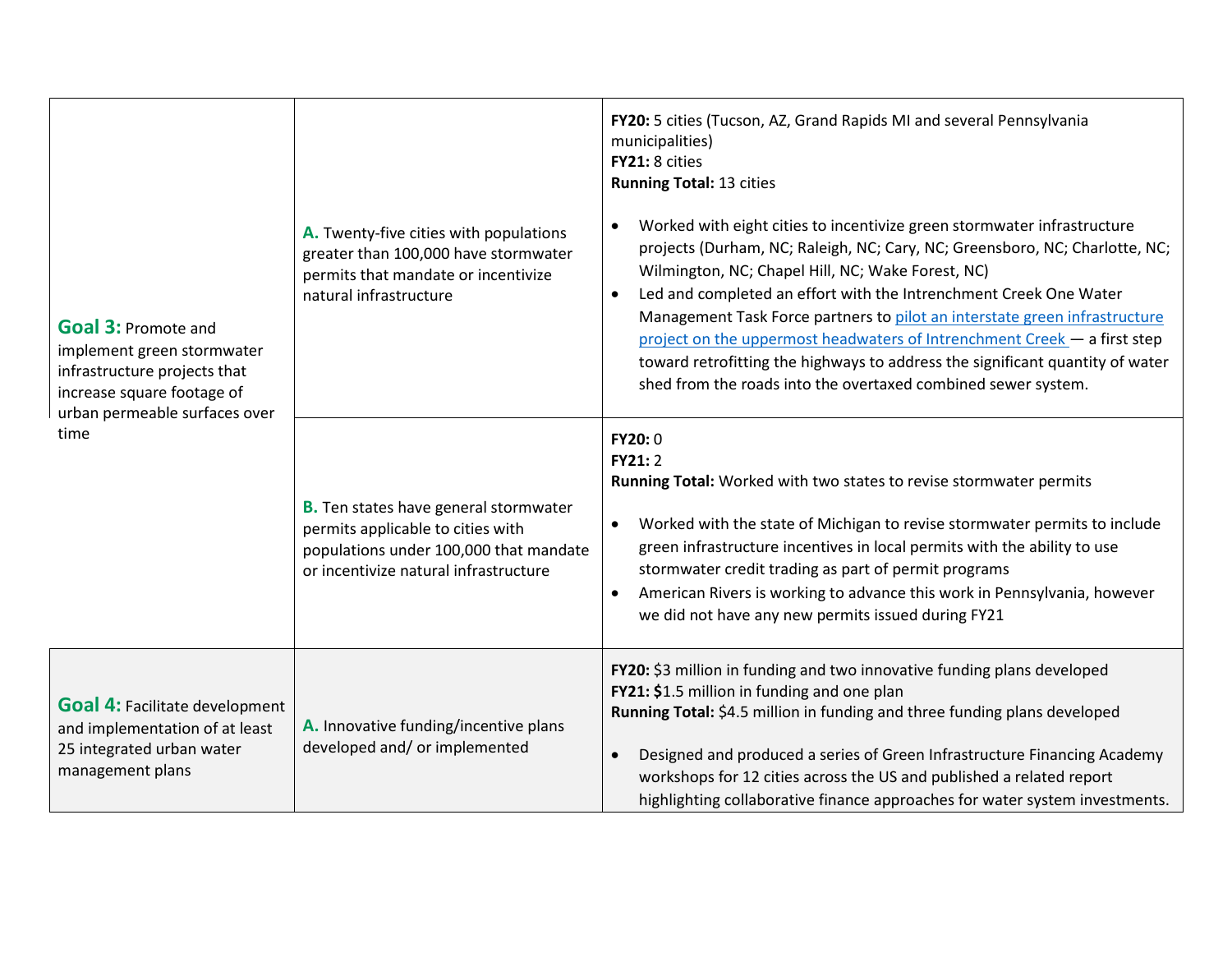|                                                                                                                                                                                                                                 | The intent of the workshops is to provide these cities the tools they need to<br>implement new GSI financing plans<br>Worked with the North Carolina Environmental Management Commission to<br>$\bullet$<br>develop management principles and invest at least \$1.5 million annually in<br>nature-based watershed management projects                                                                                                                                                                                                                                                                                                                                                                                                           |
|---------------------------------------------------------------------------------------------------------------------------------------------------------------------------------------------------------------------------------|-------------------------------------------------------------------------------------------------------------------------------------------------------------------------------------------------------------------------------------------------------------------------------------------------------------------------------------------------------------------------------------------------------------------------------------------------------------------------------------------------------------------------------------------------------------------------------------------------------------------------------------------------------------------------------------------------------------------------------------------------|
| <b>B.</b> Integrated urban water resources<br>plans (including green infrastructure<br>plans, utility integration plans and/or<br>water efficiency reuse plans) developed<br>and/or implemented                                 | FY20: 3 plans developed/implemented<br>FY21: 2 plans developed/implemented<br>Running Total: 5 plans developed/implemented<br>Published the Intrenchment Creek One Water Management Plan<br>$\bullet$<br>which lays out a solution set that would manage 100 percent of the<br>25-year storm and 96 percent of the stormwater in a 100-year storm,<br>thereby addressing flooding and combined sewer spills and related<br>quality of life and health issues in the neighborhoods surrounding the<br>former Olympic stadium near downtown Atlanta<br>Worked with the North Carolina Environmental Management<br>$\bullet$<br>Commission to adopt updated rules for the clean-up of the upper<br>Neuse River watershed based on Integrated Water |
|                                                                                                                                                                                                                                 |                                                                                                                                                                                                                                                                                                                                                                                                                                                                                                                                                                                                                                                                                                                                                 |
| C. Environmental justice, social justice<br>organizations or groups representing the<br>interests of marginalized communities<br>engaged in the development and<br>implementation of integrated urban<br>water management plans | Partnered with Milwaukee Water Commons and the Milwaukee<br>$\bullet$<br>Metropolitan Sewerage District to advance their OneWater - OurWater<br>initiative<br>Worked with Partners for Environmental Justice in Raleigh, NC to develop<br>and launch a developer funded watershed restoration fund that will invest a<br>minimum of \$2 million over the next 10 years as match to city funding to<br>address historic flooding problems in the Walnut Creek watershed                                                                                                                                                                                                                                                                          |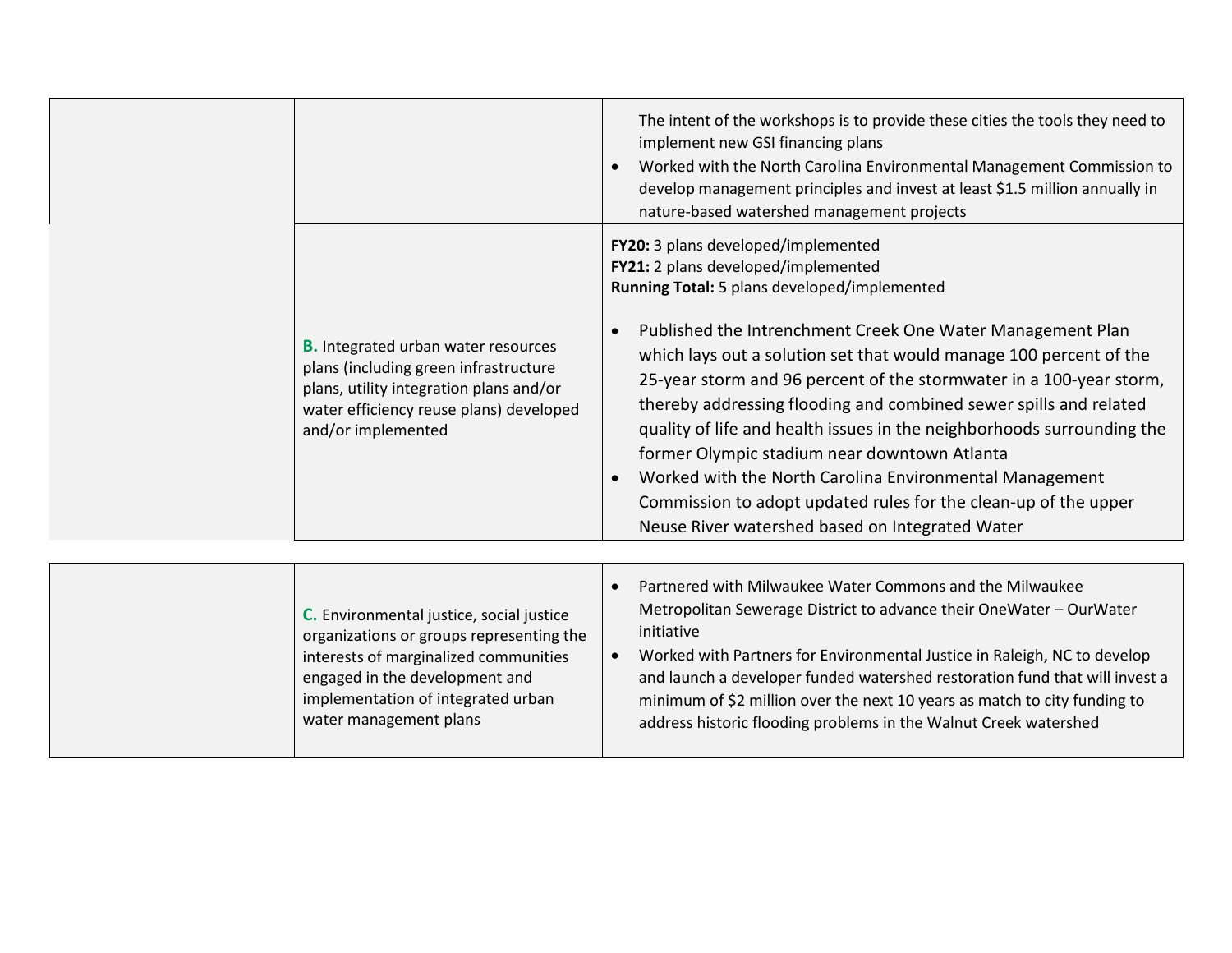| <b>Goal 5: Permanently protect</b><br>an additional 5,000 miles of<br>rivers as federal Wild and Scenic<br><b>Rivers</b> | A. Successfully advocate for<br>Congressional designations of at least<br>1,500 miles of Wild and Scenic Rivers | FY20: 446 river miles protected<br>FY21: 450 river miles protected<br>Running Total: 896 river miles protected, over 6,000 miles in the pipeline in<br>Congress.<br>Ongoing:<br>We are spearheading and advocating for the protection of 6,000 miles of<br>new Wild and Scenic Rivers and over 3.5 million acres of riverside land in 7<br>states in bills currently pending in Congress.<br><b>Oregon: River Democracy Act</b><br>4,711 river miles and 3,000,000 acres of land<br>Senator Ron Wyden is poised to introduce the River Democracy Act of 2020 early<br>in 2021 that would protect 4,711 miles of rivers and over 3,000,000 acres of<br>public lands including portions of the McKenzie, Owyhee, Rogue and Nestucca<br>river watersheds.<br>Oregon: Malheur Community Empowerment for the Owyhee Act<br>15 miles of Wild and Scenic River and 1.25 million acres of land protected as<br>Wilderness<br>The Owyhee Canyonlands is the largest intact, unprotected area left in the lower<br>48 states. The diverse lands and waters of the Owyhee are home to over 200<br>species of wildlife and is a refuge for sage grouse and native Redband Trout.<br><b>Washington: Wild Olympics Act</b><br>454 miles of rivers and 126,000 acres of new Wilderness<br>The Wild Olympics Act would preserve salmon and steelhead habitat and provide<br>world-class outdoor recreation in the Queets, Hoh and Elwha Rivers. |
|--------------------------------------------------------------------------------------------------------------------------|-----------------------------------------------------------------------------------------------------------------|---------------------------------------------------------------------------------------------------------------------------------------------------------------------------------------------------------------------------------------------------------------------------------------------------------------------------------------------------------------------------------------------------------------------------------------------------------------------------------------------------------------------------------------------------------------------------------------------------------------------------------------------------------------------------------------------------------------------------------------------------------------------------------------------------------------------------------------------------------------------------------------------------------------------------------------------------------------------------------------------------------------------------------------------------------------------------------------------------------------------------------------------------------------------------------------------------------------------------------------------------------------------------------------------------------------------------------------------------------------------------------------------------------------------------------|
|                                                                                                                          |                                                                                                                 |                                                                                                                                                                                                                                                                                                                                                                                                                                                                                                                                                                                                                                                                                                                                                                                                                                                                                                                                                                                                                                                                                                                                                                                                                                                                                                                                                                                                                                 |
|                                                                                                                          |                                                                                                                 | California: Northwest California Wilderness, Recreation, and Working Forests<br>Act                                                                                                                                                                                                                                                                                                                                                                                                                                                                                                                                                                                                                                                                                                                                                                                                                                                                                                                                                                                                                                                                                                                                                                                                                                                                                                                                             |
|                                                                                                                          |                                                                                                                 | 480 miles of Wild & Scenic Rivers and More than 312,000 acres of wilderness                                                                                                                                                                                                                                                                                                                                                                                                                                                                                                                                                                                                                                                                                                                                                                                                                                                                                                                                                                                                                                                                                                                                                                                                                                                                                                                                                     |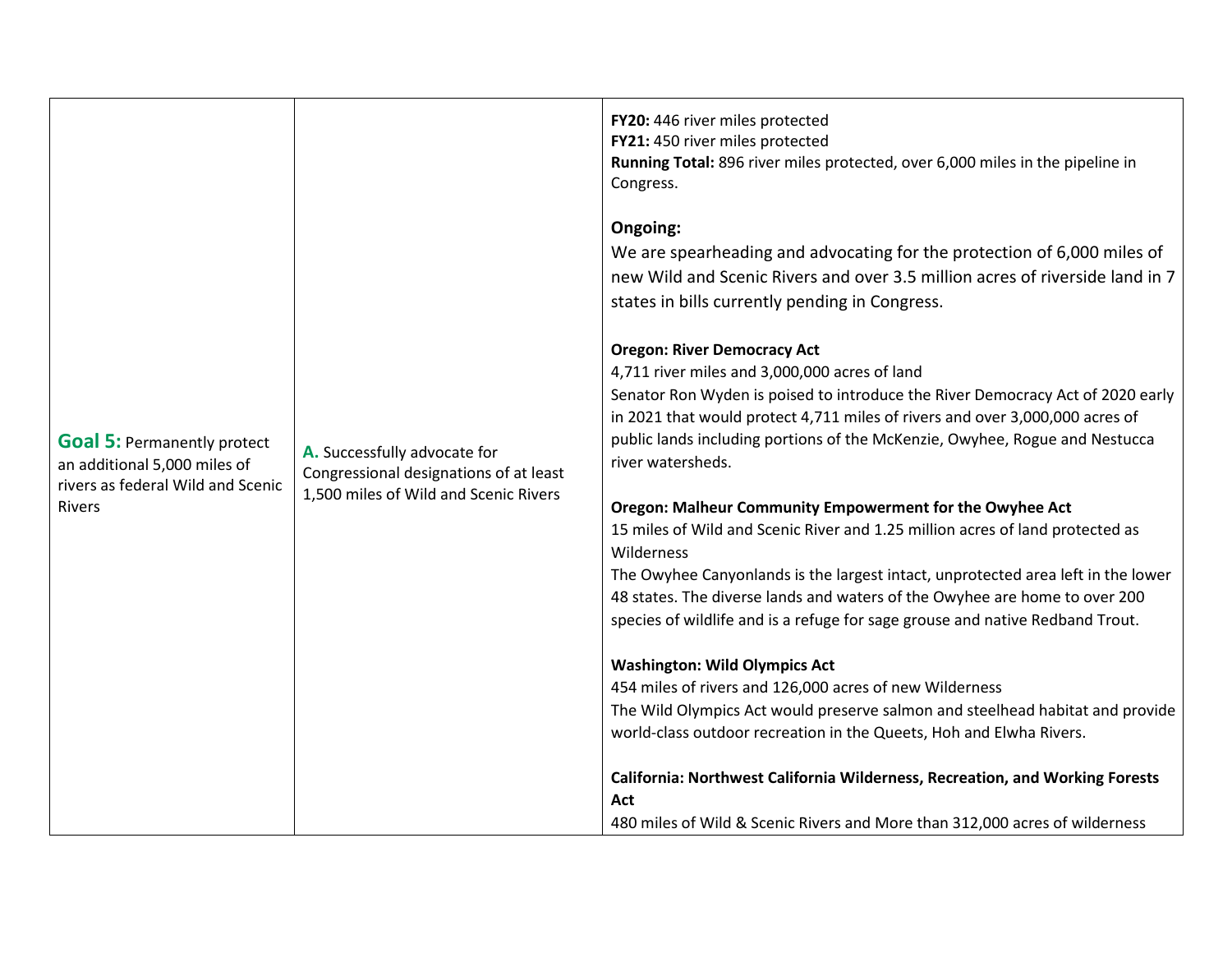|  | Includes upper South Fork Trinity, Canyon Creek, South Fork Elk River, Mattole<br>River Estuary, Redwood Creek, and many others.                                                                                                                                                                                                                                                                                            |
|--|-----------------------------------------------------------------------------------------------------------------------------------------------------------------------------------------------------------------------------------------------------------------------------------------------------------------------------------------------------------------------------------------------------------------------------|
|  | <b>California: Central Coast Heritage Protection Act</b><br>159 miles of wild rivers and more than 287,000 acres of wilderness<br>Includes Matilija Creek, Mono Creek, and Indian Creek, plus additions to existing<br>Wild & Scenic Rivers, including Sespe Creek, Piru Creek, and Sisquoc River<br>tributaries.                                                                                                           |
|  | <b>California: San Gabriel Mountains Foothills and Rivers Protection Act</b><br>45.5 miles of wild & scenic rivers and more than 30,000 acres of wilderness<br>Includes the East, North, and upper West Forks San Gabriel River, and Little Rock<br>Creek.                                                                                                                                                                  |
|  | New Mexico: The M.H. Dutch Salmon Greater Gila Wild and Scenic Rivers Act<br>Nearly 450 miles of river and 144,000 acres of riverside lands<br>Protects the Gila and its tributary, the San Francisco Rivers and many of their<br>tributaries. The Gila watershed is home to amazing box canyons, pinnacle rock<br>formations, rare Gila trout and for its high-quality bird habitat and populations of<br>unusual species. |
|  | Maine: York River Wild and Scenic Rivers Act of 2021<br>30.8 miles of river<br>First river in Maine designated as a Partnership Wild and Scenic River flowing<br>from York Pond in Eliot to York Harbor to the Gulf of Maine.                                                                                                                                                                                               |
|  | Florida: Kissimmee River Wild and Scenic River Study Act<br>103 miles of river<br>The bill would study the Kissimmee for Partnership Wild and Scenic River<br>designation following the largest river restoration project in the world.                                                                                                                                                                                     |
|  | <b>Montana: Montana Headwaters Legacy Act</b>                                                                                                                                                                                                                                                                                                                                                                               |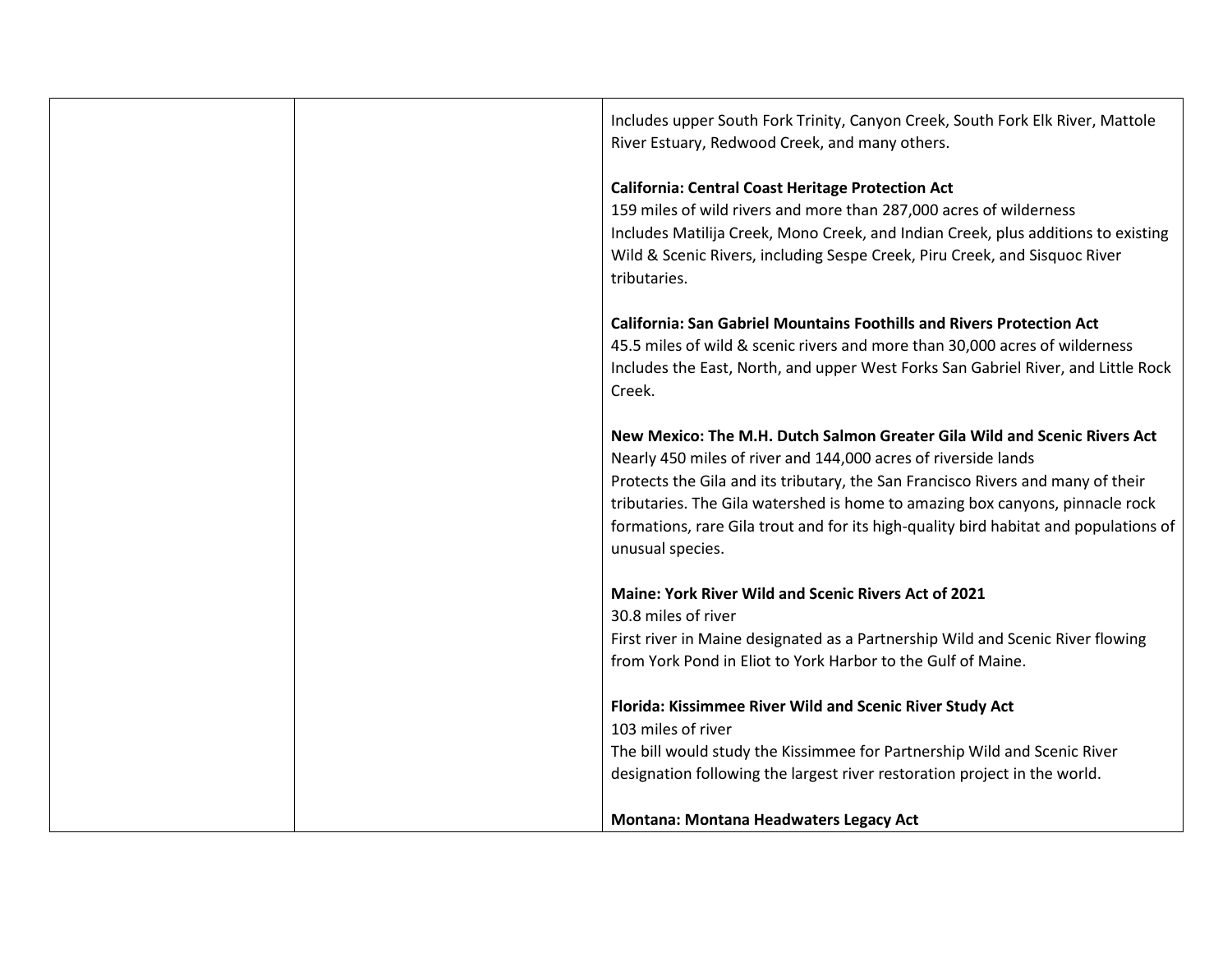|                                                                                                                                                              | 385 miles of rivers<br>Supported by a coalition of citizens, sportsmen, businesses and conservationists<br>working to conserve the last, best free-flowing rivers and their abundant cold,<br>clean freshwater including the Madison, the Gallatin and portions of the Smith<br>River.                                                                                                                    |
|--------------------------------------------------------------------------------------------------------------------------------------------------------------|-----------------------------------------------------------------------------------------------------------------------------------------------------------------------------------------------------------------------------------------------------------------------------------------------------------------------------------------------------------------------------------------------------------|
|                                                                                                                                                              | <b>Additional Wild and Scenic campaigns</b><br>We are also leading two additional campaigns that we anticipate will soon lead<br>to introduction of federal legislation. These are:                                                                                                                                                                                                                       |
|                                                                                                                                                              | <b>Washington: North Cascades</b><br>450 miles of rivers and nearly 350,000 acres of new Wilderness.<br>This proposal would protect Puget Sound's headwaters in the North Cascades.<br>Wild and Scenic River opportunities include the upper reaches of the Nooksack,<br>Skagit, Stillaguamish, and Skykomish rivers.                                                                                     |
|                                                                                                                                                              | <b>Colorado, Deep Creek and Crystal River</b><br>24 miles and 8,000 acres of land<br>Deep Creek, a tributary of the upper Colorado, carves a rugged, steep and<br>remote limestone canyon and, in the process, creates one of Colorado's most<br>pristine wilderness rivers.                                                                                                                              |
| <b>B.</b> Obtain administrative protection for at<br>least 3,500 miles of rivers on public lands<br>through determinations of Wild and<br>Scenic eligibility | FY20: 887 miles protected<br>FY21: 280 miles protected<br>Running Total: 1,167 miles protected<br>In the Northern Rockies, 280 miles of river protected through designation as<br>$\bullet$<br>eligible for Wild and Scenic protection<br>Engaged in 13 resource/forest plans advocating for administrative protection<br>$\bullet$<br>for more than 2000 river miles and 300,000 acres of riverside land |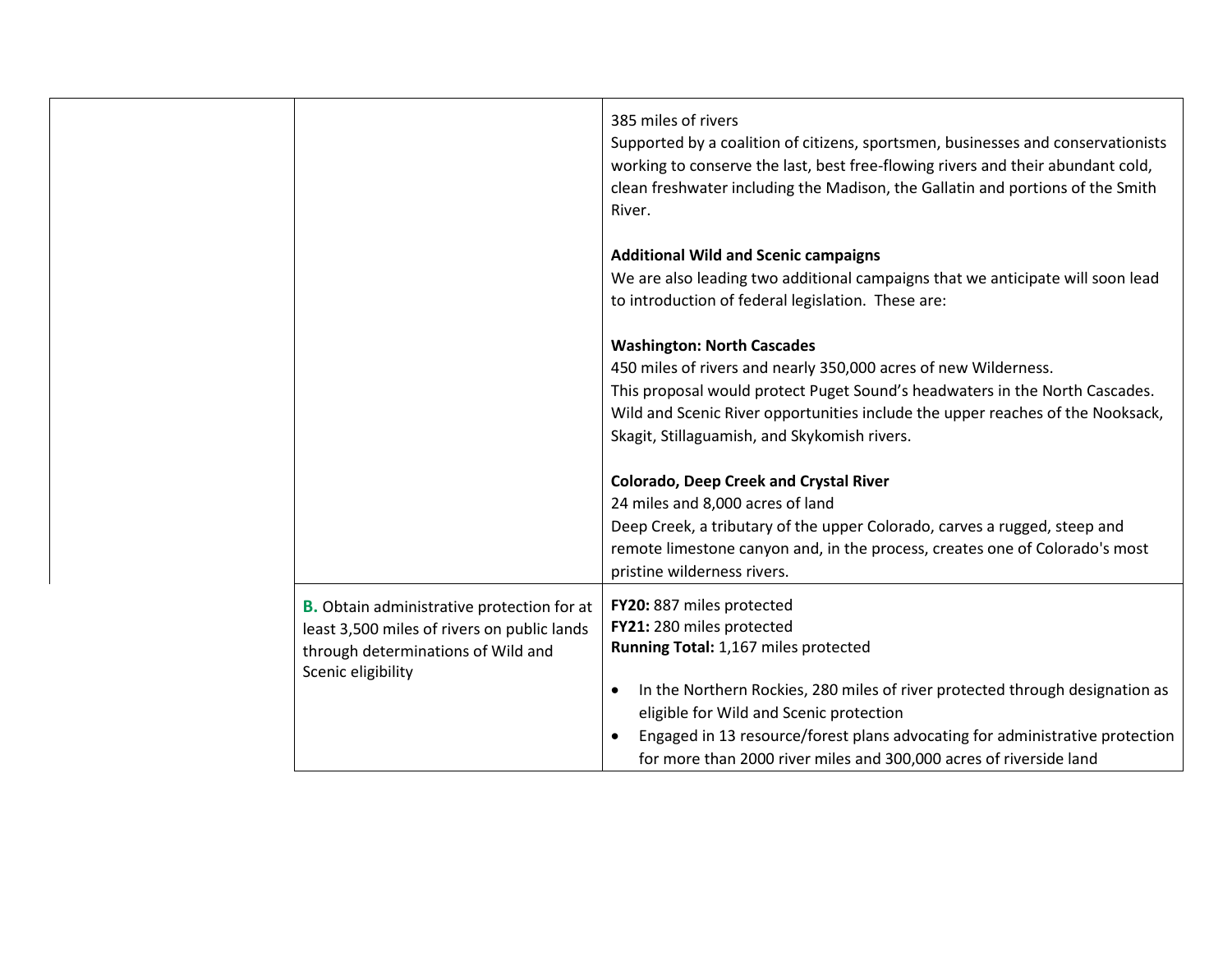|                                                                | <b>National Wild and Scenic Rivers Coalition</b><br>As a leader of the National Wild and Scenic Rivers Coalition we are advocating for<br>increased funding for federal agencies managing protected rivers. In 2020, we<br>developed a strategy to seek an increase in appropriations and a Coalition letter<br>to key members of Congress. |
|----------------------------------------------------------------|---------------------------------------------------------------------------------------------------------------------------------------------------------------------------------------------------------------------------------------------------------------------------------------------------------------------------------------------|
|                                                                | Our Coalition is advocating for the following funding increases:<br><b>U.S. Forest Service Funding Request:</b><br>\$15 Million in support of ongoing management of designated rivers, Forest Plan                                                                                                                                          |
|                                                                | Revision planning, and necessary increases in river manager staffing.<br>Includes:<br>\$150,000 for interagency Wild and Scenic River training                                                                                                                                                                                              |
| <b>C.</b> Increase resources for Wild and Scenic               | \$500,000 for local community involvement Challenge Cost Share grant<br>program<br>\$2 Million to initiate, complete or revise Comprehensive River Management<br>Plans for designated rivers.                                                                                                                                               |
| River protection, including funding and<br>management planning | <b>Bureau of Land Management funding request:</b><br>\$8 Million in support of ongoing management of designated rivers and the State<br>and District level.                                                                                                                                                                                 |
|                                                                | Includes:<br>\$150,000 for interagency Wild and Scenic River training<br>$\bullet$<br>Initiate new Comprehensive River Management Plans for recently-<br>designated rivers.                                                                                                                                                                 |
|                                                                | <b>National Park Service Funding Request:</b><br>\$6.525 Million total<br>\$3.925 Million for Partnership Wild and Scenic Rivers<br>\$2.6 Million for program assistance and to be put in a new line for the<br>National Wild and Scenic Rivers Program                                                                                     |
|                                                                | Includes:                                                                                                                                                                                                                                                                                                                                   |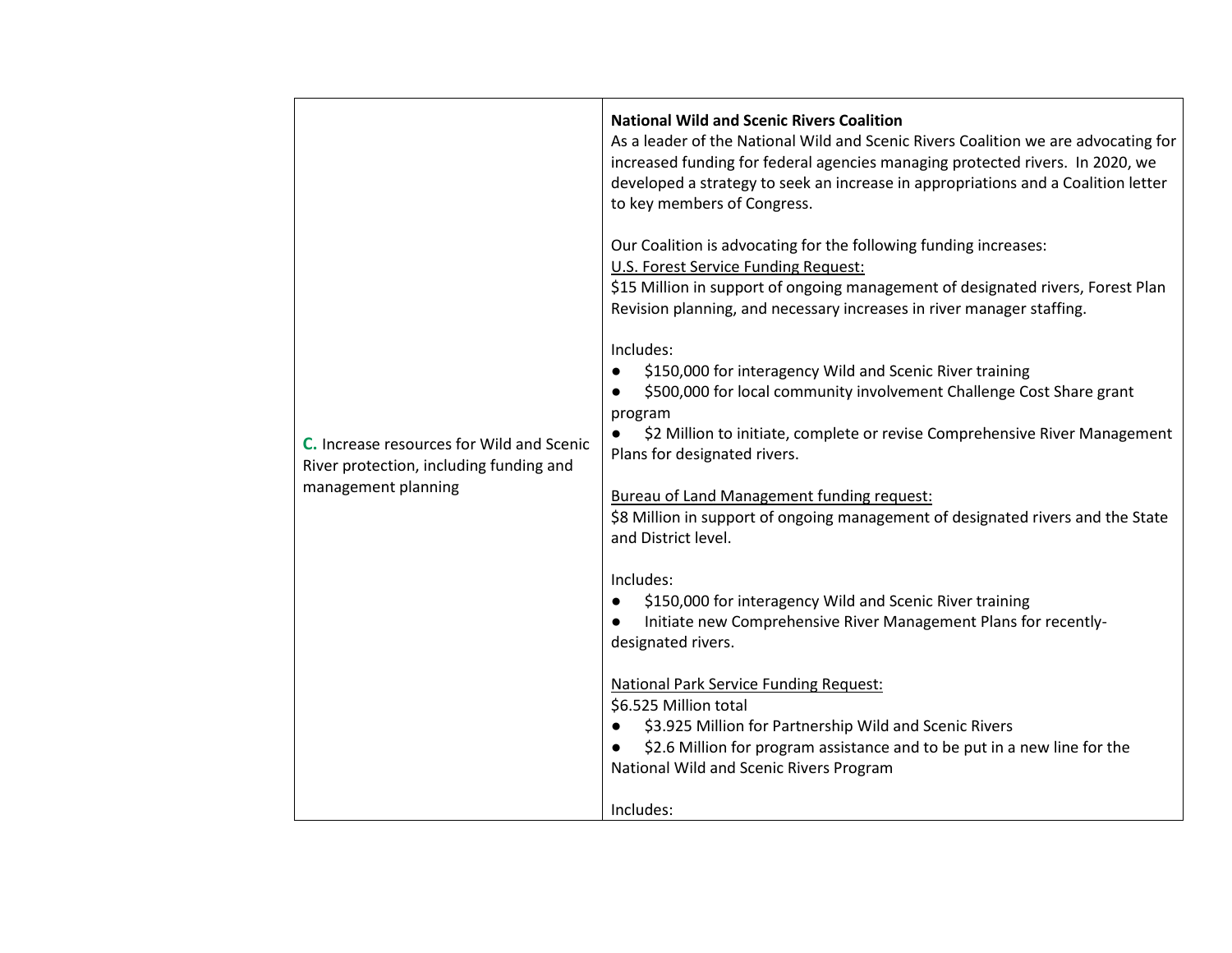|                                                                                                                                                 |                                                                                                          | \$3.925 Million for implementation of Comprehensive River Management<br>$\bullet$<br>Plans for all 16 Partnership Wild and Scenic Rivers;<br>\$150,000 for interagency Wild and Scenic River training;<br>$\bullet$<br>\$500,000 for National Program Coordination and 2 FTE;<br>$\bullet$<br>\$1 Million for Regional Program Assistance for coordination and technical<br>$\bullet$<br>assistance for all 6 NPS Regions;<br>\$1 Million for the Challenge Cost Share program placed in the Operation of<br>the National System Programs, Recreation and Partnership Project Funds,<br>Challenge Cost Share Program line to support state agency staff river<br>management training, resource protection, access improvements, leveraging<br>community involvement, and youth engagement, and non-federal matching<br>funds.<br>U.S. Fish and Wildlife Service Funding Request:<br>\$450,000 for ongoing management of Wild and Scenic Rivers in the Refuge<br>System. |
|-------------------------------------------------------------------------------------------------------------------------------------------------|----------------------------------------------------------------------------------------------------------|-------------------------------------------------------------------------------------------------------------------------------------------------------------------------------------------------------------------------------------------------------------------------------------------------------------------------------------------------------------------------------------------------------------------------------------------------------------------------------------------------------------------------------------------------------------------------------------------------------------------------------------------------------------------------------------------------------------------------------------------------------------------------------------------------------------------------------------------------------------------------------------------------------------------------------------------------------------------------|
| <b>Goal 6: Protect or improve the</b>                                                                                                           | A. Conserve land for source water<br>protection                                                          | FY20: 6638 acres of land protected<br>FY21: 1101 acres of land protected<br>Running Total: 7739 acres of land protected<br>Protected 1101 acres of land through source water protection and<br>$\bullet$<br>watershed management efforts in the Broad River watershed                                                                                                                                                                                                                                                                                                                                                                                                                                                                                                                                                                                                                                                                                                   |
| management of 1 million acres<br>of riparian areas and uplands for<br>source water protection, river<br>access, recreation and<br>conservation. | <b>B.</b> Manage riverside land as Blue Trails<br>and other recreation-oriented strategies               | FY20: Collaborated with 3 communities (Tuckasegee River, NC, Ashley River, SC,<br>Waccamaw River, SC)<br>FY21: Collaborated with 2 communities (Maple Creek, WA)<br>Completed collaborative process to develop the site plan for the Maple<br>Creek River Access on the North Fork Nooksack                                                                                                                                                                                                                                                                                                                                                                                                                                                                                                                                                                                                                                                                             |
|                                                                                                                                                 | C. Protect riverside land as part of Wild<br>and Scenic River designations/eligibility<br>determinations | FY20: 283,840 acres of land protected<br>FY21: 90,050 acres of land protected                                                                                                                                                                                                                                                                                                                                                                                                                                                                                                                                                                                                                                                                                                                                                                                                                                                                                           |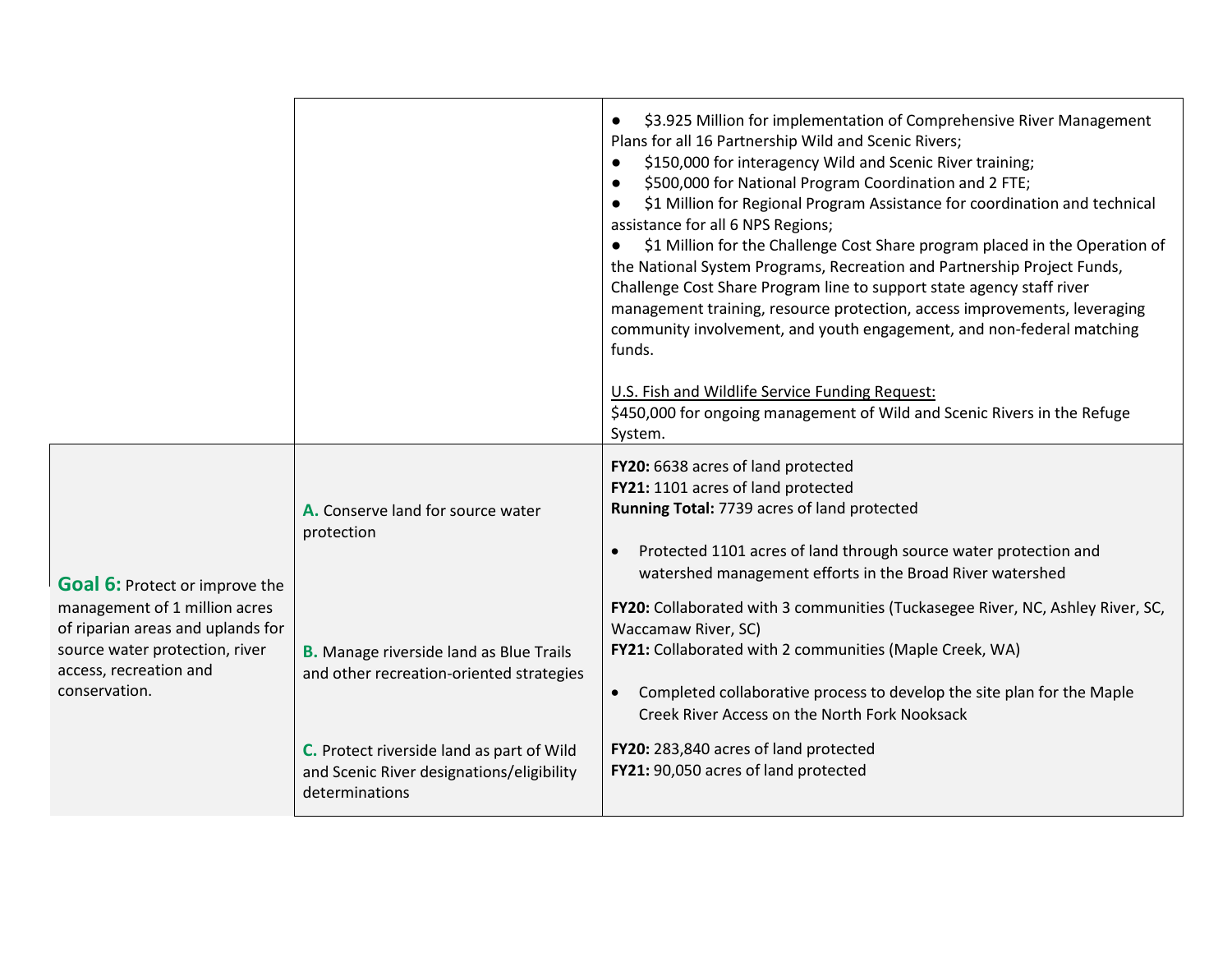| <b>D.</b> Protect riverside land and upland<br>through public land policy improvements | FY20: 290,597 acres of land protected<br>FY21: 1101 acres of land protected<br>Running Total: 291,698 acres of land protected<br>The Rivers of Southern Appalachia and the Carolinas protected 1101 acres of<br>land through source water protection and watershed management efforts |
|----------------------------------------------------------------------------------------|---------------------------------------------------------------------------------------------------------------------------------------------------------------------------------------------------------------------------------------------------------------------------------------|
| <b>E.</b> Measure gallons/liters of source water<br>protected                          | <b>FY20: Metric in Development</b>                                                                                                                                                                                                                                                    |

|                                                                                                                 | A. Complete 25 successful relicensing | FY20: zero successful relicensing projects completed                                                                                                                                                                                                                                                                                                                                                                                                                                                                                                                                                                                                                                                                                                                 |
|-----------------------------------------------------------------------------------------------------------------|---------------------------------------|----------------------------------------------------------------------------------------------------------------------------------------------------------------------------------------------------------------------------------------------------------------------------------------------------------------------------------------------------------------------------------------------------------------------------------------------------------------------------------------------------------------------------------------------------------------------------------------------------------------------------------------------------------------------------------------------------------------------------------------------------------------------|
|                                                                                                                 | projects                              | FY21: one successful relicensing project completed                                                                                                                                                                                                                                                                                                                                                                                                                                                                                                                                                                                                                                                                                                                   |
|                                                                                                                 |                                       | Running Total: one successful relicensing project completed                                                                                                                                                                                                                                                                                                                                                                                                                                                                                                                                                                                                                                                                                                          |
| <b>Goal 7:</b> Improve water quality<br>and flow in rivers through<br>relicensing and reoperation of<br>25 dams |                                       | Completed and signed the Comprehensive Relicensing Settlement<br>Agreement for the Parr Hydroelectric Project in South Carolina which<br>includes terms that improve downstream flows, dissolved oxygen levels and<br>recreational opportunities, permanently protect more than 1,000 acres of<br>riverside land, and protect additional lands that will be added to state<br>wildlife management areas for the life of the new license<br>Ongoing: Participated in federal relicensing process for two priority projects<br>(Skagit, Hells Canyon), new license process for Goldendale and license<br>implementation for an additional nine projects across CA, OR, and WA<br>This goal is likely unattainable in the anticipated timing given current<br>staffing. |
|                                                                                                                 | <b>B.</b> Improve 500 miles of river  | FY20: 0 miles of river improved<br>FY21: 163 miles of river improved<br>Running Total: 163 miles of river improved<br>In South Carolina, 73 miles of river benefited from improved and protected<br>flows through relicensing the Parr-Fairfield hydroelectric project.                                                                                                                                                                                                                                                                                                                                                                                                                                                                                              |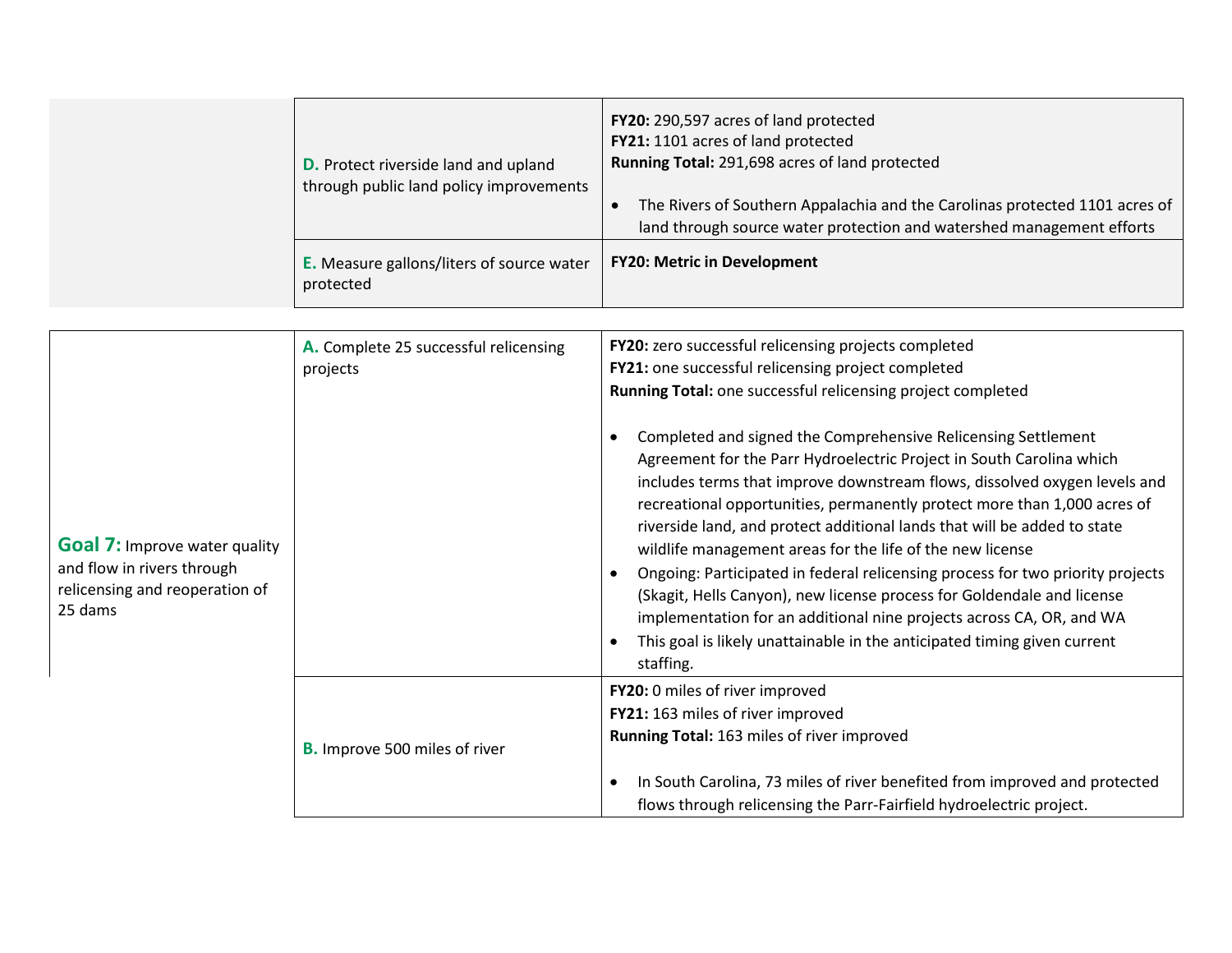|                                                                                                                                                   |                                                                                                                                                                                                                                                 | $\bullet$<br>anadromous fish                                                                                                                                                                               | Completed fish passage at the Mud Mountain Dam Complex on the White<br>River (WA) connecting roughly 90 miles of habitat for endangered                                                                                                                                                                                                                                                                                             |                                                                                                                                                         |
|---------------------------------------------------------------------------------------------------------------------------------------------------|-------------------------------------------------------------------------------------------------------------------------------------------------------------------------------------------------------------------------------------------------|------------------------------------------------------------------------------------------------------------------------------------------------------------------------------------------------------------|-------------------------------------------------------------------------------------------------------------------------------------------------------------------------------------------------------------------------------------------------------------------------------------------------------------------------------------------------------------------------------------------------------------------------------------|---------------------------------------------------------------------------------------------------------------------------------------------------------|
|                                                                                                                                                   |                                                                                                                                                                                                                                                 | <b>Basins</b>                                                                                                                                                                                              | <b>FY20 Revenue</b>                                                                                                                                                                                                                                                                                                                                                                                                                 | <b>FY21 Revenue</b>                                                                                                                                     |
|                                                                                                                                                   |                                                                                                                                                                                                                                                 | <b>Puget Sound and</b><br>Columbia                                                                                                                                                                         | 553,458.34                                                                                                                                                                                                                                                                                                                                                                                                                          | 617,185.62                                                                                                                                              |
|                                                                                                                                                   |                                                                                                                                                                                                                                                 | Sacramento/San<br>Joaquin                                                                                                                                                                                  | 1,985,281.70                                                                                                                                                                                                                                                                                                                                                                                                                        | 4,637,510.52                                                                                                                                            |
|                                                                                                                                                   | A. Increase financial support for five<br>current priority river basin programs                                                                                                                                                                 | <b>Northern Rockies</b>                                                                                                                                                                                    | 407,695,.38                                                                                                                                                                                                                                                                                                                                                                                                                         | 452,778.23                                                                                                                                              |
|                                                                                                                                                   |                                                                                                                                                                                                                                                 | <b>Colorado River</b>                                                                                                                                                                                      | 961,017.76                                                                                                                                                                                                                                                                                                                                                                                                                          | 1,697,397.55                                                                                                                                            |
| <b>Goal 8:</b> Enhance support for                                                                                                                |                                                                                                                                                                                                                                                 | Southern<br>Appalachia/Carolinas                                                                                                                                                                           | 646,574.32                                                                                                                                                                                                                                                                                                                                                                                                                          | 555,690.80                                                                                                                                              |
| current priority river basin                                                                                                                      |                                                                                                                                                                                                                                                 | <b>Running Total</b>                                                                                                                                                                                       | 4,554,027.50                                                                                                                                                                                                                                                                                                                                                                                                                        | 8,220,344.92                                                                                                                                            |
| programs, launch additional<br>priority river basin programs,<br>and promote integrated water<br>management initiatives across<br>priority basins | <b>B.</b> Launch two or more new priority river<br>basin programs                                                                                                                                                                               | With support from the Gates Family Foundation, the Colorado River Basin<br>program has begun laying the groundwork for a Rio Grande program                                                                |                                                                                                                                                                                                                                                                                                                                                                                                                                     |                                                                                                                                                         |
|                                                                                                                                                   | C. Develop and implement three<br>additional basin or subbasin integrated<br>water resources management initiatives<br>in priority basins, including stakeholder<br>engagement, improved water<br>governance and water-sharing/water<br>markets | FY20: Two plans in development<br>(Upper Neuse River watershed and the Haw River watershed, NC)<br>FY21: Four new plans in development<br><b>Running Total: Six</b><br>$\bullet$<br>$\bullet$<br>services. | Ongoing: Upper Neuse River watershed and the Haw River watershed, NC<br>Duwamish and Chehalis Basins in Washington state, that will result in<br>hundreds of miles of restoration and hundreds of millions of dollars in new<br>funding for local communities in the next 10-years.<br>Developed and launched the Healthy Headwaters Working Group, focused<br>Colorado to improve watershed health, wildlife habitat and ecosystem | Completed two integrated floodplain management initiatives in the Green-<br>on increasing the pace, scale and value of headwater restoration throughout |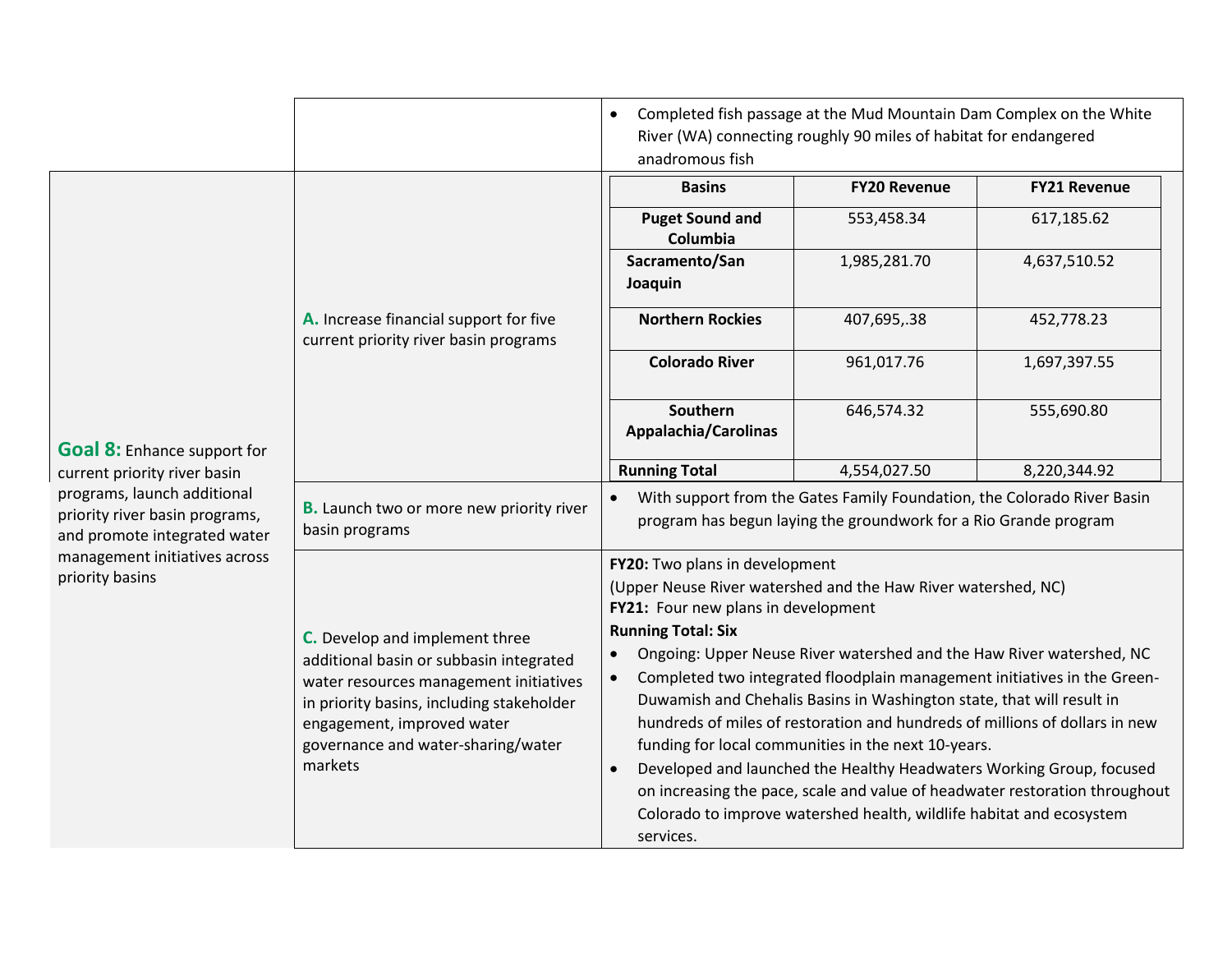|                                                                                          |                                                                                                                | Launched the Southwest River Protection Program (SRPP) which aims to<br>protect the Southwest's last best rivers and streams, including key<br>headwater areas, meandering riparian reaches, and large desert rivers<br>flowing through iconic public lands.                                                                                                                                                                                                                                                                                                                                                                                                                                                                                                                                                                                       |
|------------------------------------------------------------------------------------------|----------------------------------------------------------------------------------------------------------------|----------------------------------------------------------------------------------------------------------------------------------------------------------------------------------------------------------------------------------------------------------------------------------------------------------------------------------------------------------------------------------------------------------------------------------------------------------------------------------------------------------------------------------------------------------------------------------------------------------------------------------------------------------------------------------------------------------------------------------------------------------------------------------------------------------------------------------------------------|
| <b>Goal 9:</b> Develop and pilot on<br>the-ground solutions to<br>agricultural pollution | A. Initiate a pilot floodplain restoration<br>project aimed at reducing pollution from<br>agricultural runoff  | Developed funding support to restore a large floodplain to improve water<br>quality and run off from adjacent, upslope impacts associated with grazing.<br>The site includes currently grazed lands in the Cache Slough drainage of Yolo<br>Bypass of the Sacramento River in California. American Rivers will lead the<br>first phase of this restoration project which will include modeling water<br>quality impacts of restoration, building baseline data and reports for<br>environmental permitting and compliance, and developing 30% restoration<br>designs<br>Partnered with Southern Illinois University to do nutrient monitoring at a<br>large floodplain restoration site at the confluence of the Mississippi and Ohio<br>Rivers, which will improve our ability to quantify nutrient removal in<br>floodplain restoration projects |
|                                                                                          | <b>B.</b> Develop a pilot riparian buffer project                                                              | Developing a GIS spatial mapping tool to identify river reaches in the<br>California Central Valley subject to poor water quality due to agricultural<br>run-off that co-occur with disadvantaged communities with limited nature<br>access. These areas will be identified as having high potential to bring both<br>improved water quality and river access to the local communities as well as<br>other potential benefits, such as flood hazard reduction and habitat<br>enhancement. Initiated outreach to community members in several priority<br>locations                                                                                                                                                                                                                                                                                 |
|                                                                                          | C. Develop a decision-making support<br>tool to help communities address<br>agricultural water quality impacts | Worked with San Francisco Estuary Institute to set up a Technical Advisory<br>$\bullet$<br>Team for development of the pesticide and water quality data visualization<br>tool and collaborated in development of draft materials for Technical<br>Advisory Team review                                                                                                                                                                                                                                                                                                                                                                                                                                                                                                                                                                             |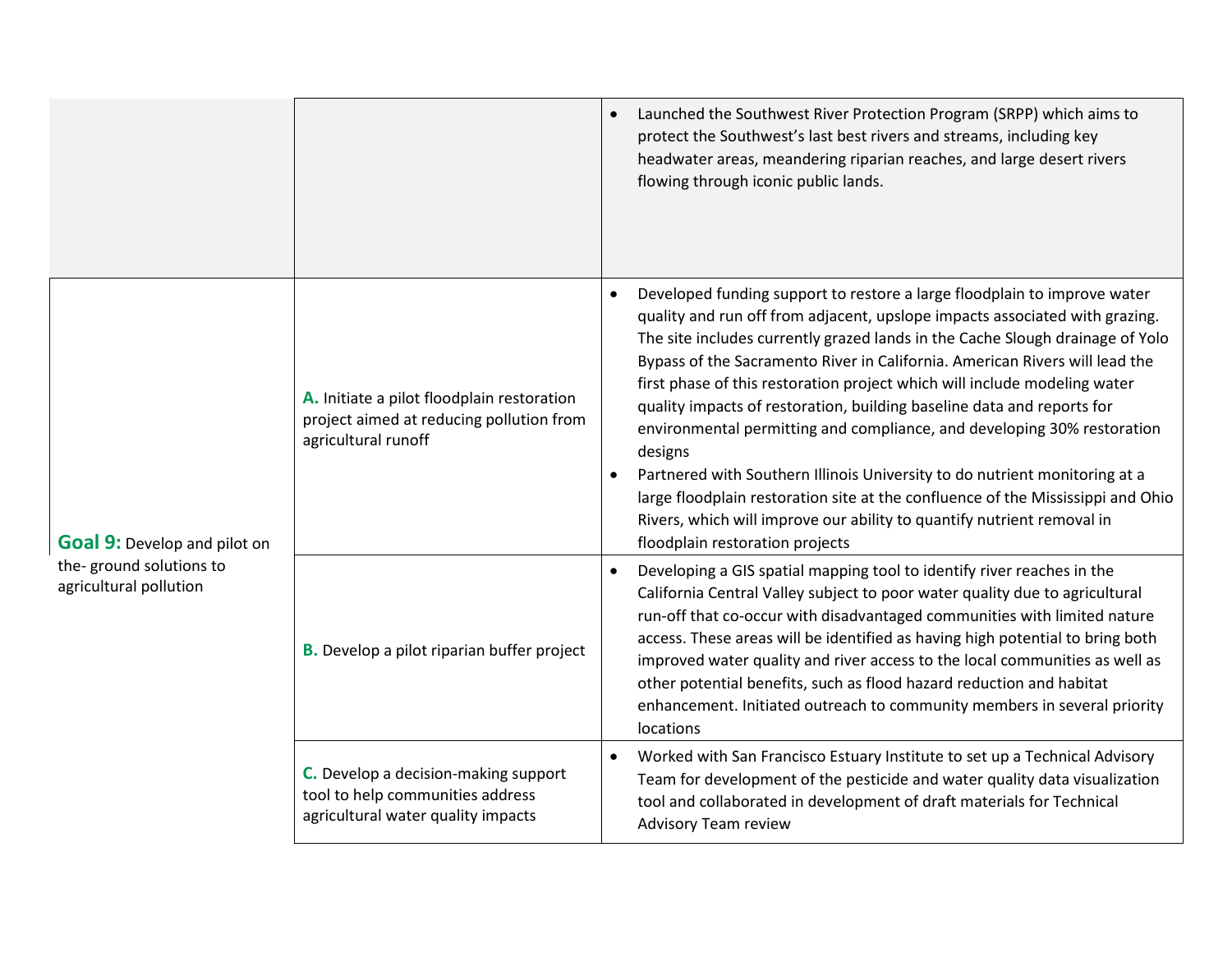**A.** Convene, facilitate and contribute to local, regional and national symposia/working groups/task forces/trainings, and publish reports, white papers and journal articles to build political will, technical resources and sustainable financing for river and water resources conservation and management

**Goal 10:** Build capacity and constituencies for river conservation practices through cross-cutting communications and training initiatives, thought leadership, convenings, trainings, stakeholder engagement and technical assistance

- Hosted two Illinois Floodplains Work collaborator meetings, presented for St. Louis History Live on economic value of Mississippi River and presented at the Minnesota Water Resources Conference on October 19, 2021
- Published and distributed a report on Gateway Gardens that included the analysis "Willingness to Pay for Gateway Garden in Lancaster PA", encouraging municipalities to develop incentives that advance the implementation of green stormwater infrastructure (GSI) to improve water quality
- Launched the Rainscaping for Business pilot program in Grand Rapids MI, provided technical resources and training to implement GSI on private property to improve water quality and create supply for future stormwater credit trading market, participated in Great Lakes Commission Green Infrastructure Champions Advisory Committee, convened collaborator conversations with West Michigan Sustainable Business Forum's Stormwater Taskforce, Urban Waters and the City of Grand Rapids Sustainability Office's Stormwater Vulnerability Assessment for the Great Lakes Stormwater Systems to Climate Change project
- Designed/produced a multi-workshop "Green Infrastructure Financing Academy" for 12 municipal stormwater leaders representing communities across the US and published a related report on water financing
- Led the Jordan Lake One Water initiative advisory committee
- Contributed to the Cape Fear River Assembly Board Executive Committee
- Engaged on the North Carolina Nutrient Science Advisory Board
- Engaged on the North Carolina Nutrient Criteria Implementation Committee
- Advised the North Carolina Office of Recovery and Resilience as part of the Emergency Management Recovery Support Function for Environmental Preservation
- Led the Upper Waccamaw Task Force, engaged with the South Carolina Forestry and Water Advisory Committee and
- Organized and delivered a dam removal training to the Little Tennessee River Native Fish Conservation Partnership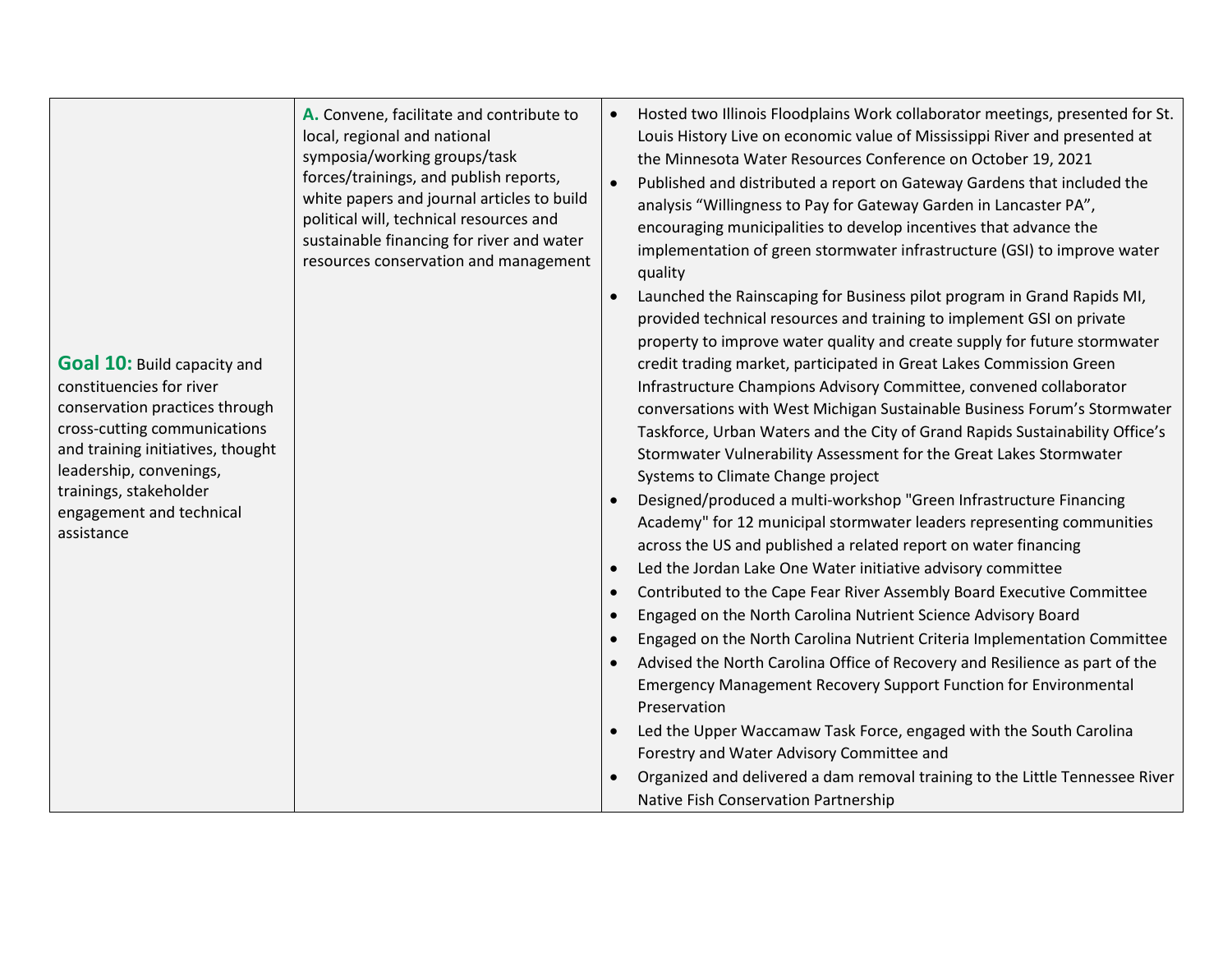|                                                                                                                                                        | Delivered a combination of eight dam removal trainings and presentations,<br>including audiences at the National Association of Environmental<br>Professionals, World Wildlife Fund and others in Slovenia and The Nature<br>Conservancy's China Rivers Program<br>Hosted a virtual roundtable webinar with close to 200 state and federal<br>agency staff, local watershed groups and engineering and consulting firms on<br>dam removal legislation and efforts to get dam removal included in federal<br>infrastructure packages<br>Conducted a survey with our Dam Removal Community of Practice on the<br>challenges in initiating and implementing dam removal projects<br>Co-hosted the National Wild and Scenic Rivers Coalition lobby week which<br>$\bullet$<br>engaged senior DC and regional staff from the US Forest Service, Bureau of<br>Land Management, National Park Service, and US Fish and Wildlife Service as<br>well as over twenty members of Congress and their staff. The week also<br>included trainings for local groups on lobbying, advocacy and<br>communications. |
|--------------------------------------------------------------------------------------------------------------------------------------------------------|---------------------------------------------------------------------------------------------------------------------------------------------------------------------------------------------------------------------------------------------------------------------------------------------------------------------------------------------------------------------------------------------------------------------------------------------------------------------------------------------------------------------------------------------------------------------------------------------------------------------------------------------------------------------------------------------------------------------------------------------------------------------------------------------------------------------------------------------------------------------------------------------------------------------------------------------------------------------------------------------------------------------------------------------------------------------------------------------------|
| <b>B.</b> Recognize and address gaps in science<br>that may advance our river conservation<br>efforts (e.g. papers, scientific journals<br>and reports | Co-authored a paper in the journal Freshwater Science: Building resilience<br>$\bullet$<br>into water management through public engagement.<br>Published in the journal Ecosystems: A Soil Carbon Sink or Source?<br>$\bullet$<br>Published article in the journal Water titled: Nutrient Retention in<br>$\bullet$<br><b>Ecologically Functional Floodplains: A Review</b>                                                                                                                                                                                                                                                                                                                                                                                                                                                                                                                                                                                                                                                                                                                       |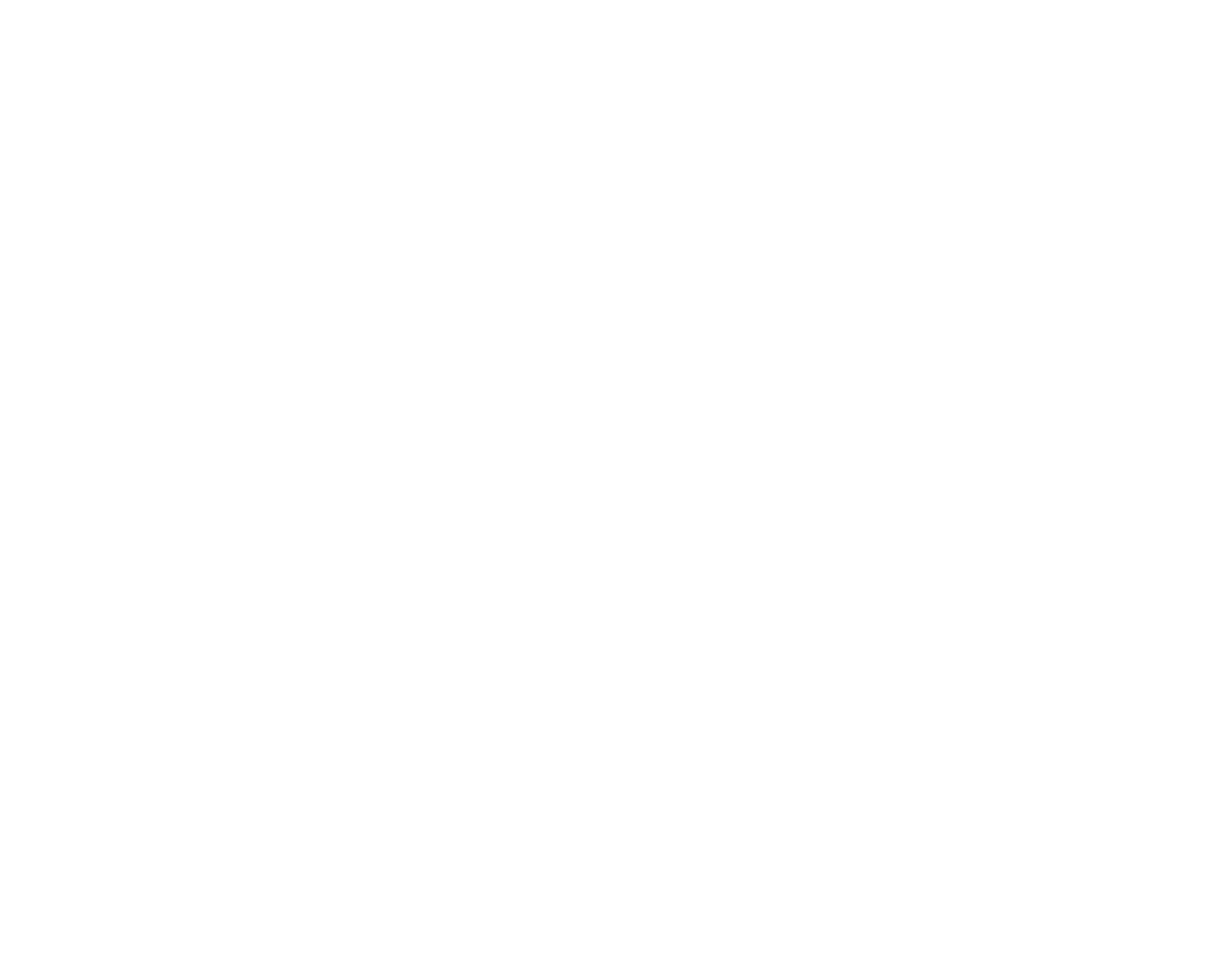### **STRATEGIC PRIORITY: CONSERVATION POLICY**

American Rivers will be the nation's voice for rivers, using our policy and communications expertise to advocate for a strong framework of laws, regulations and policies that protect and restore rivers and conserve clean water.

| Goal                                                                                                                    | <b>Benchmark</b>                                                                                                                                                       | <b>Fiscal Year 2021</b>                                                                                                                                                                                                                                                                                                                                                                                                                                                                                                                                                                                                                                                                                                                                                                                                                                                                                                                                     |
|-------------------------------------------------------------------------------------------------------------------------|------------------------------------------------------------------------------------------------------------------------------------------------------------------------|-------------------------------------------------------------------------------------------------------------------------------------------------------------------------------------------------------------------------------------------------------------------------------------------------------------------------------------------------------------------------------------------------------------------------------------------------------------------------------------------------------------------------------------------------------------------------------------------------------------------------------------------------------------------------------------------------------------------------------------------------------------------------------------------------------------------------------------------------------------------------------------------------------------------------------------------------------------|
|                                                                                                                         | A. Implement conservation policy<br>initiatives that engage, benefit and<br>prioritize the values and needs of<br>communities of color and marginalized<br>communities | Supported the King County Flood Control District in passing a motion to<br>commit to an integrated approach to floodplain management which directs<br>\$50 million+ annually to multi-benefit projects in the most populous county<br>in Washington state. Related, the District will also create an equity and social<br>justice policy, including principles to honor tribal treaty rights<br>Launched, in partnership with Colorado River Tribes, policy efforts to reform<br>the Wild and Scenic Rivers Act, to enhance tribal consultation, either through<br>a Federal Energy Regulatory Commission rulemaking or an amendment to<br>the Federal Power Act                                                                                                                                                                                                                                                                                            |
| <b>Goal 1:</b> Build a strong and<br>diverse base of public support<br>for healthy rivers and key policy<br>initiatives | <b>B.</b> Produce communications and<br>advocacy efforts that engage and reflect<br>the voices of diverse audiences and<br>constituents                                | Produced three films spotlighting Indigenous leaders, including Guardians of<br>$\bullet$<br>the River, Water Flows Together, and our "Homecoming" series on the<br>Middle Fork Nooksack<br>Published blogs linking river conservation and justice, including "Flooding and<br>Justice are deeply linked, particularly during a pandemic" (August 2020) and<br>"Partnering for equity and clean water" (February 2021). Our "Faces of<br>Rivers" series profiled leaders including Gabe Vasquez, Las Cruces City<br>Councilor; John Banks from the Penobscot Nation; and Caleb Hickman from<br>the Eastern Band of Cherokee Indians. Our Northwest Strong storytelling<br>effort amplified voices of Indigenous leaders across the Columbia-Snake<br>basin<br>Partnered on "Just Add Water", an online series of films and discussions<br>organized by NRS emphasizing the need for better representation in the<br>outdoor industry and conservation field |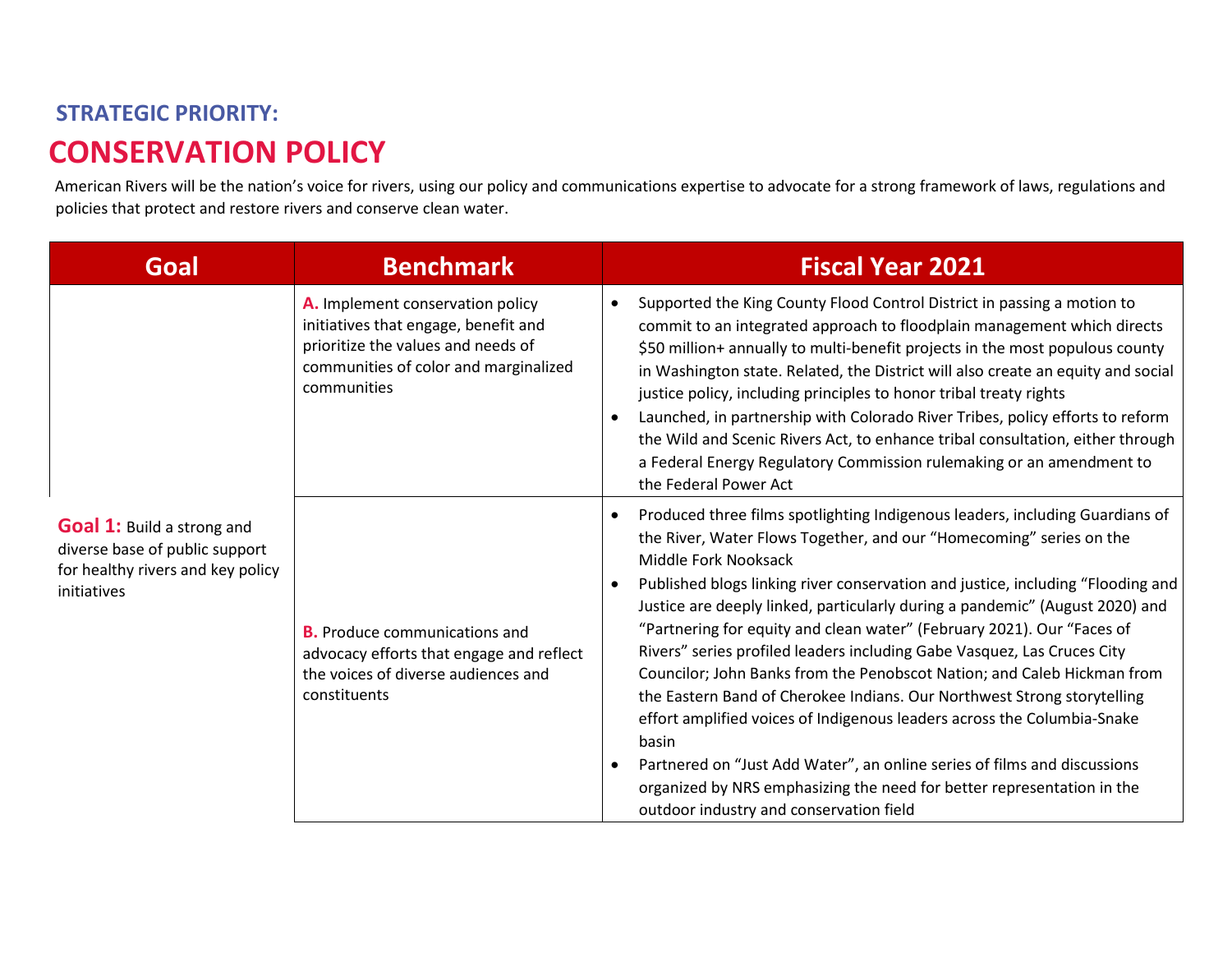|                                                                                                                                                                                                                        | Produced the "Montana's Legacy of River Protection" story map that<br>$\bullet$<br>featured stories and photos of a diverse cross-section of Montanans who<br>successfully defeated six proposed dams in Montana from the 1950s to the<br>1970s                                                                                                                                                                                                                                                                                                                                                                                                                                                                                                                                                                                                                                                                                                                                                                                                                                                                                                                   |
|------------------------------------------------------------------------------------------------------------------------------------------------------------------------------------------------------------------------|-------------------------------------------------------------------------------------------------------------------------------------------------------------------------------------------------------------------------------------------------------------------------------------------------------------------------------------------------------------------------------------------------------------------------------------------------------------------------------------------------------------------------------------------------------------------------------------------------------------------------------------------------------------------------------------------------------------------------------------------------------------------------------------------------------------------------------------------------------------------------------------------------------------------------------------------------------------------------------------------------------------------------------------------------------------------------------------------------------------------------------------------------------------------|
| C. Drive action for key rivers through<br>annual America's Most Endangered<br>Rivers <sup>®</sup> report and campaign, including<br>200 news stories per year and 5 percent<br>growth of email activist list each year | FY20: Our email list grew 1%<br>FY21: Our email list grew 26% growth, in large part thanks to names added from<br>our direct mail membership list append<br>Nearly doubled in FY21 the reach and value achieved in 2020 of our Most<br>$\bullet$<br>Endangered Rivers campaign by generating more than 300 news stories and<br>reaching more than 566 million people (impressions), with an ad value<br>equivalent of more than \$5.2 million; generating more online actions than<br>any other year and hosting our first-ever virtual event to announce the rivers<br>Advanced an environmental justice theme across all Most Endangered Rivers'<br>$\bullet$<br>communications including American Rivers President Tom Kiernan's blog<br>post announcing the list and the online event featuring the voices of all our<br>partners including national environmental justice leader Mustafa Santiago Ali<br>Our media outreach resulted in national media including ABC World News<br>$\bullet$<br>Tonight, USA Today, Reuters, Apple News, and NPR Morning Edition. Many<br>news stories picked up the justice theme and included frontline leaders'<br>voices |
| <b>D.</b> Showcase positive solutions and<br>successes through annual Best River<br>Towns contest and award, generating 25<br>nominations, 10,000 contest voters and<br>10 news stories each year                      | Prepared to register the "America's Best River Towns by American Rivers"<br>$\bullet$<br>trademark                                                                                                                                                                                                                                                                                                                                                                                                                                                                                                                                                                                                                                                                                                                                                                                                                                                                                                                                                                                                                                                                |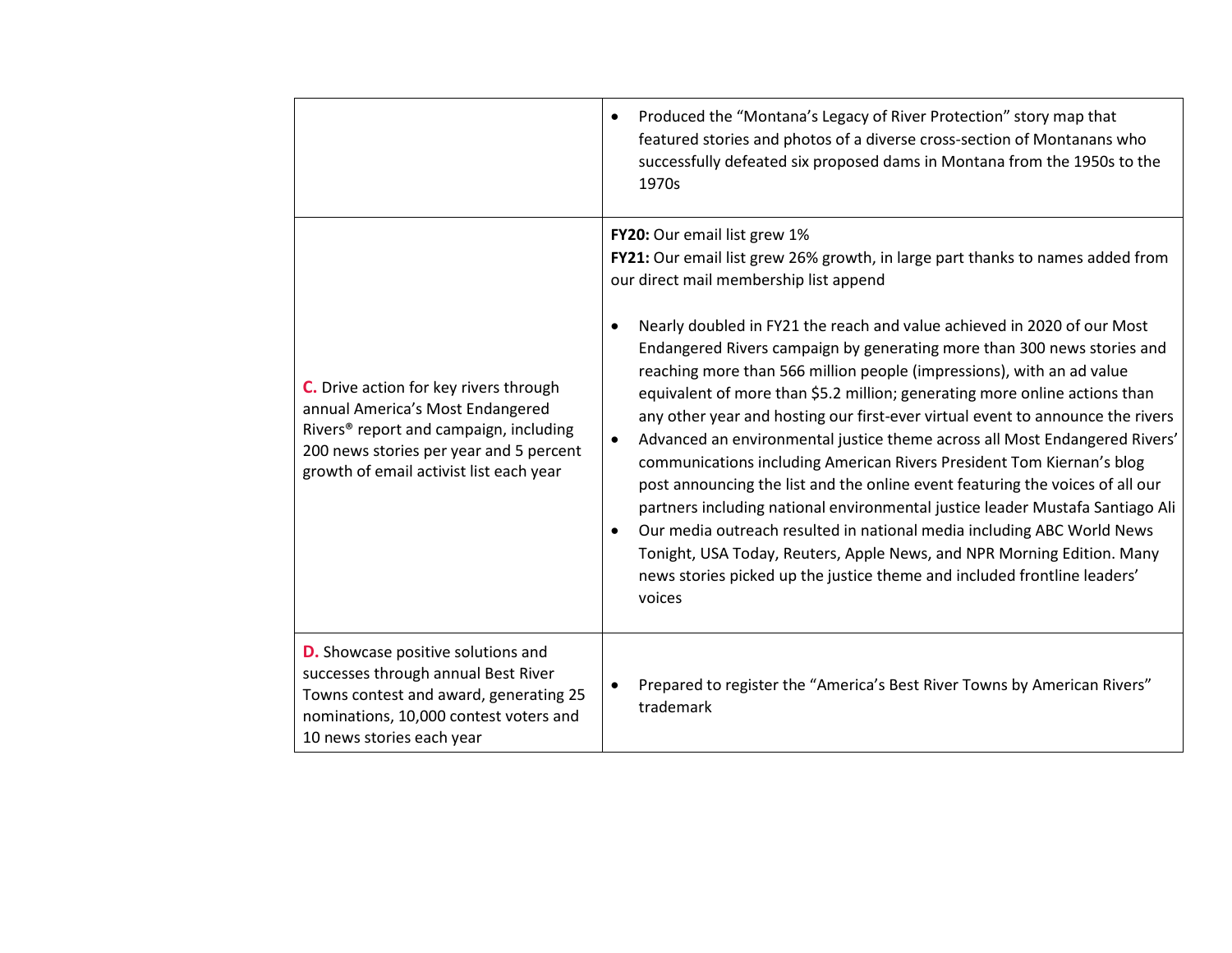| E. Expand the constituency of activists for<br>river conservation through new<br>partnerships with national, regional, state<br>and local groups, including communities<br>of color and marginalized communities | Hosted a virtual Action Days for Clean Water and Rivers, that facilitated<br>over 51 meetings with congressional offices from 27 different states for<br>75 river advocates<br>Put on a training session with strategies for meeting with congressional<br>offices<br>Kicked-off the event with messages from Sen. Martin Heinrich (NM) and<br>$\bullet$<br>Representative Rashida Tlaib (MI-13), in addition to American Rivers<br>President and CEO Tom Kiernan, River Network President Nicole Silk and<br>Water Environment Federation President Lynn Broaddus<br>The kickoff and training events both included Spanish-English translators<br>to promote inclusiveness<br>Co-hosted the National Wild and Scenic Rivers Coalition lobby week<br>$\bullet$<br>which engaged senior DC and regional staff from the US Forest Service,<br>Bureau of Land Management, National Park Service, and US Fish and<br>Wildlife Service as well as over twenty members of Congress and their<br>staff. The week also included trainings for local groups on lobbying,<br>advocacy and communications.<br>Partnered with Soul River Runs Deep, a black and veteran led<br>organization which connects inner city youth and US military veterans to<br>the outdoors through incredible outdoor educational transformation<br>experiences, to produce a virtual "deployment" to engage and immerse<br>youth and vets in the Gila River campaign. |
|------------------------------------------------------------------------------------------------------------------------------------------------------------------------------------------------------------------|-----------------------------------------------------------------------------------------------------------------------------------------------------------------------------------------------------------------------------------------------------------------------------------------------------------------------------------------------------------------------------------------------------------------------------------------------------------------------------------------------------------------------------------------------------------------------------------------------------------------------------------------------------------------------------------------------------------------------------------------------------------------------------------------------------------------------------------------------------------------------------------------------------------------------------------------------------------------------------------------------------------------------------------------------------------------------------------------------------------------------------------------------------------------------------------------------------------------------------------------------------------------------------------------------------------------------------------------------------------------------------------------------------------------------------------------|
| <b>F.</b> Ensure that American Rivers' stories<br>and imagery reflect racial and<br>socioeconomic diversity, as well as<br>greater diversity of connections to river<br>and water resources                      | Over the past year we made sure our suite of materials and<br>$\bullet$<br>communications, from our newsletter to our impact report and films, better<br>reflect racial and socioeconomic diversity. Examples include America's Most<br>Endangered Rivers of 2021 (report, event, website, social media, etc.), The<br>Source Spring 2021, Faces of Rivers profile series, Guardians of the River<br>film, Middle Fork Nooksack film series<br>Underscored the connections between infrastructure investment and<br>$\bullet$<br>equitable access to clean drinking water and healthy rivers (via media, blogs<br>and social) in the context of the pandemic<br>Showcased diverse leaders speaking to the value of clean water and rivers in<br>their communities through the Rivers as Economic Engines report                                                                                                                                                                                                                                                                                                                                                                                                                                                                                                                                                                                                                         |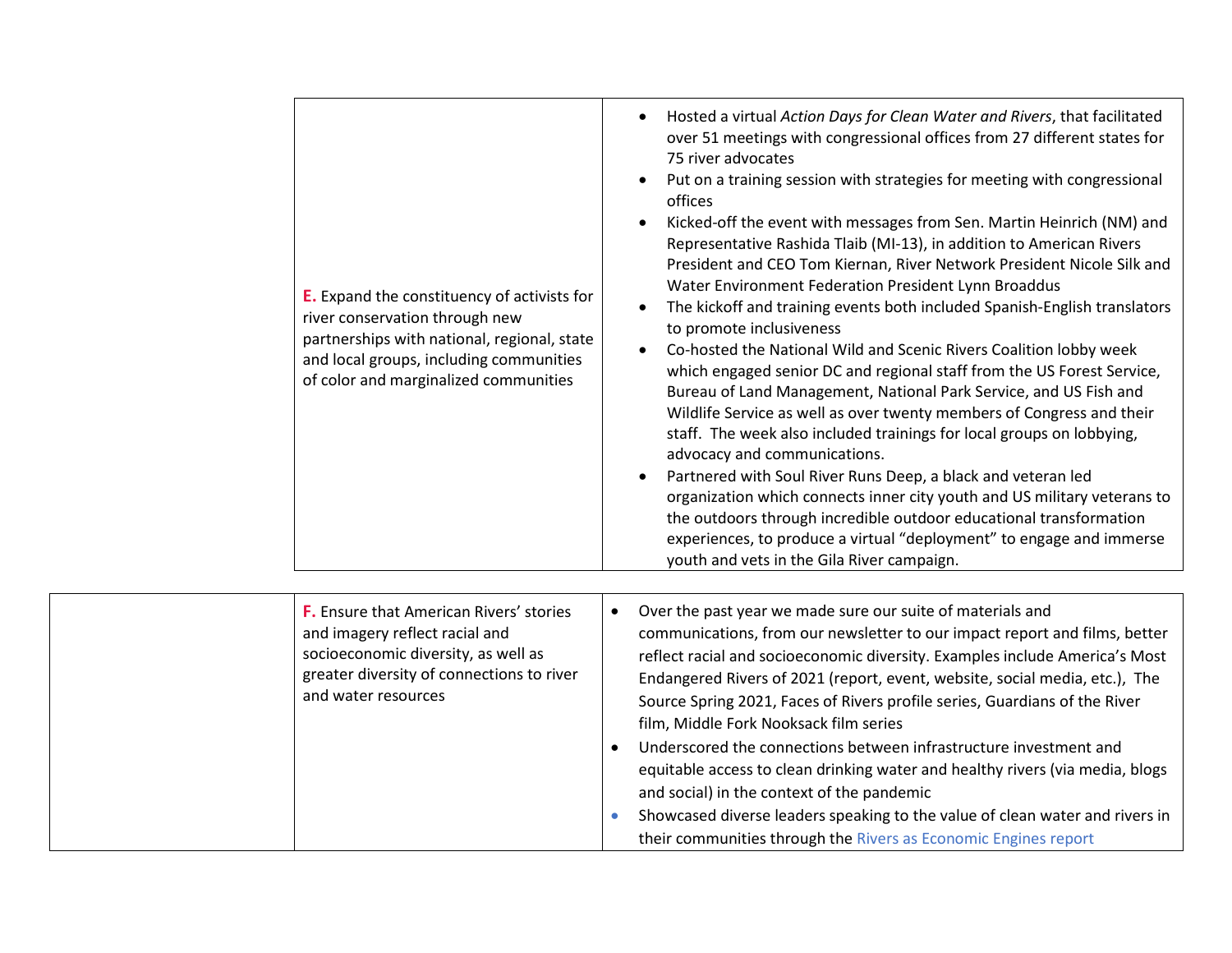|                                                                                                                                                                                                        | A. Oppose construction of new dams on<br>free-flowing rivers                                            | Played a key role in defeating the Gila River Diversion on the Gila River, one<br>of the last free flowing rivers in the Southwest                                                                                                                                                                                                                                                                                                                                                                                                                                                                                                                                                                                                                                                                                                                                                                                                                                                                                                                                                                                                                                                                                                                                                                                                                                                                                                                                                                                                                                                                                        |
|--------------------------------------------------------------------------------------------------------------------------------------------------------------------------------------------------------|---------------------------------------------------------------------------------------------------------|---------------------------------------------------------------------------------------------------------------------------------------------------------------------------------------------------------------------------------------------------------------------------------------------------------------------------------------------------------------------------------------------------------------------------------------------------------------------------------------------------------------------------------------------------------------------------------------------------------------------------------------------------------------------------------------------------------------------------------------------------------------------------------------------------------------------------------------------------------------------------------------------------------------------------------------------------------------------------------------------------------------------------------------------------------------------------------------------------------------------------------------------------------------------------------------------------------------------------------------------------------------------------------------------------------------------------------------------------------------------------------------------------------------------------------------------------------------------------------------------------------------------------------------------------------------------------------------------------------------------------|
| <b>Goal 2:</b> Successfully advocate<br>a proactive policy agenda for<br>rivers, clean water and climate<br>change that supports the needs<br>of communities, particularly<br>marginalized communities | <b>B.</b> Strengthen the protection of rivers in<br>the licensing and reoperation of<br>hydropower dams | Reached a major milestone in the Klamath River dam removals with the<br>Federal Energy Regulatory Commission's approval of the hydro license<br>transfer from Pacificorp to the nonprofit trust designed to take down the<br>dam, of which American Rivers is a part<br>Filed an amended and supplemental complaint for take under the<br>Endangered Species Act regarding the Electron Dam on Puyallup River<br>Submitted comment on the Fall River Electric's draft license application for<br>the Felt Dam on the Teton River in eastern Idaho which has largely blocked<br>Yellowstone cutthroat trout and other native fish species from accessing the<br>colder water in the upper reaches of the Teton River<br>Submitted comments on the FERC scoping document and the WA Dept of<br>Ecology ready for environmental analysis document for the Goldendale<br>pumped storage project<br>Submitted request to FERC for a Supplemental environmental impact<br>statement for Hells Canyon Complex on the Snake River, citing the<br>obsolescence of the 2007 EIS given availability of new information<br>Filed motion to intervene and comments on the utilities' application for<br>license amendment on the Lewis River projects (Merwin, Yale, Swift 1, and<br>Swift 2), in opposition to the attempt to abandon fish passage<br>Submitted comments on the pre-application document and the proposed<br>study plan for the Skagit project, detailing gaps including aquatic habitat,<br>cultural resources, recreation, water quality, and more. The revised study<br>plan addresses some but not all these gaps |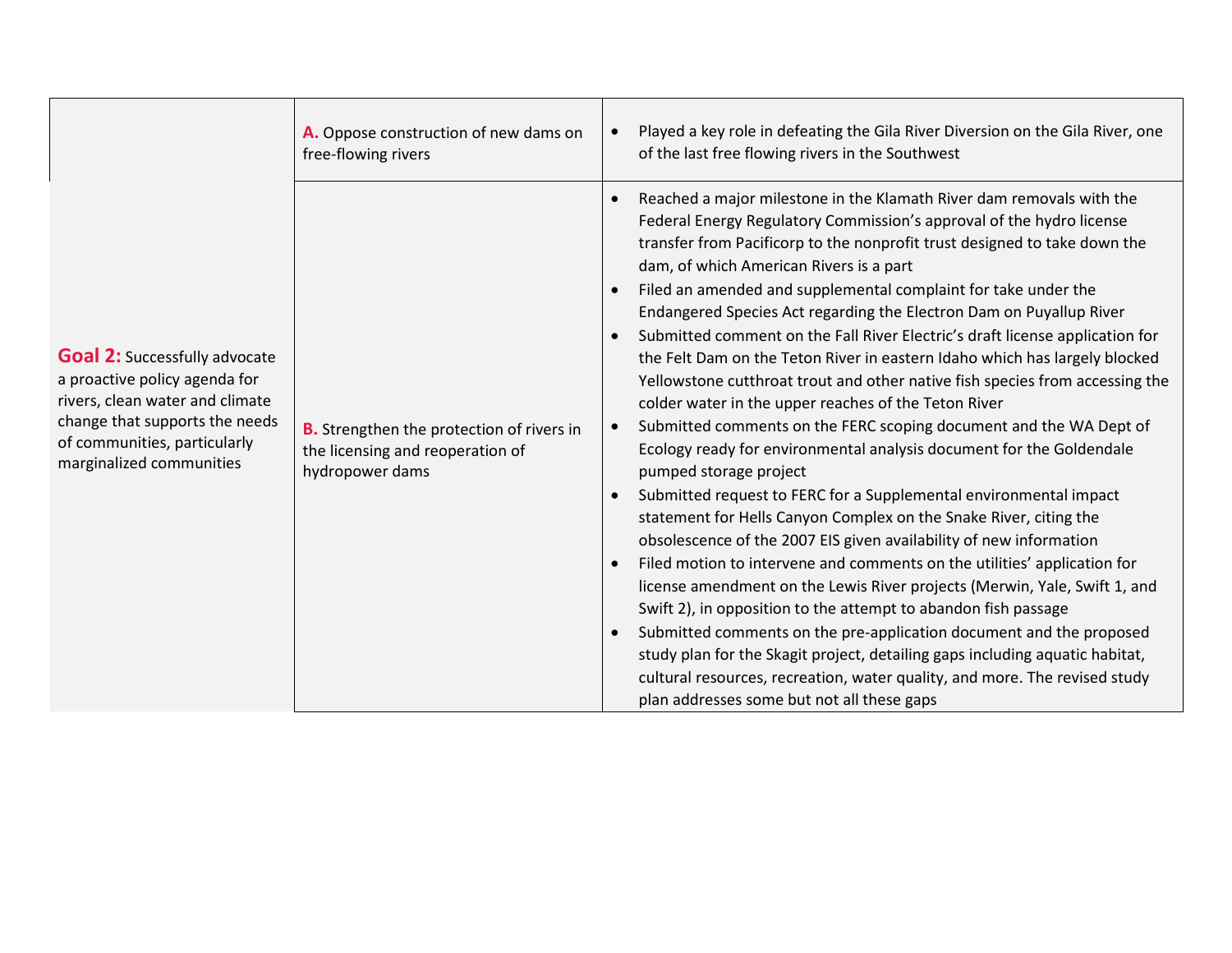| C. Ensure climate change factors are fully<br>considered in the FERC licensing process,<br>including potential methane emissions<br>from hydropower reservoirs and the<br>hydrologic effects of climate change on<br>water supply | Initiated strategic planning for campaign to submit comments across FERC<br>$\bullet$<br>dockets                                                                                                                                                                                                                                                                                                                                                                                                                |
|-----------------------------------------------------------------------------------------------------------------------------------------------------------------------------------------------------------------------------------|-----------------------------------------------------------------------------------------------------------------------------------------------------------------------------------------------------------------------------------------------------------------------------------------------------------------------------------------------------------------------------------------------------------------------------------------------------------------------------------------------------------------|
| <b>D.</b> Ensure existing dams are operated<br>safely, economically and meet modern<br>environmental standards, and where this<br>cannot be accomplished through repair<br>or retrofitting, those dams are removed                | Negotiated and got introduced the Twenty-First Century Dams Act, which<br>$\bullet$<br>would expand dam safety funding, provide \$7.5 billion dollars in funding to<br>remove 2,000 dams and reconnect 20,000 miles of river in the next five<br>years, and includes incentives for hydro operators make environmental<br>improvements<br>Supported reauthorization of U.S. Army Corps of Engineers Nationwide<br>$\bullet$<br>Permit 53, which clarifies and simplifies permitting for low-head dam<br>removal |
| <b>E.</b> Support adding hydropower capacity<br>to existing nonpowered dams if this can<br>be done without further degrading the<br>local environment                                                                             | Through the Uncommon Dialogue, we supported adding hydropower<br>$\bullet$<br>generating capacity to existing nonpowered dams where appropriately sited                                                                                                                                                                                                                                                                                                                                                         |
| F. Develop and advocate for innovative<br>financing mechanisms to facilitate the<br>removal of unsafe or outdated dams                                                                                                            | As part of the Twenty-First Century Dams Act, 1,000 dam removals would be<br>$\bullet$<br>funded through an inter-agency federal council advised by a non-federal<br>board                                                                                                                                                                                                                                                                                                                                      |
| <b>G.</b> Advocate for the adoption and<br>implementation of stronger state dam<br>safety regulations and increased funding<br>for dam safety inspection programs                                                                 | As part of the Twenty-First Century Dams Act, negotiated \$2.4 billion in<br>$\bullet$<br>funding to state dam safety programs through the National Dam Safety<br>Program and other mechanisms, and \$15 billion in loans for dam safety<br>upgrades                                                                                                                                                                                                                                                            |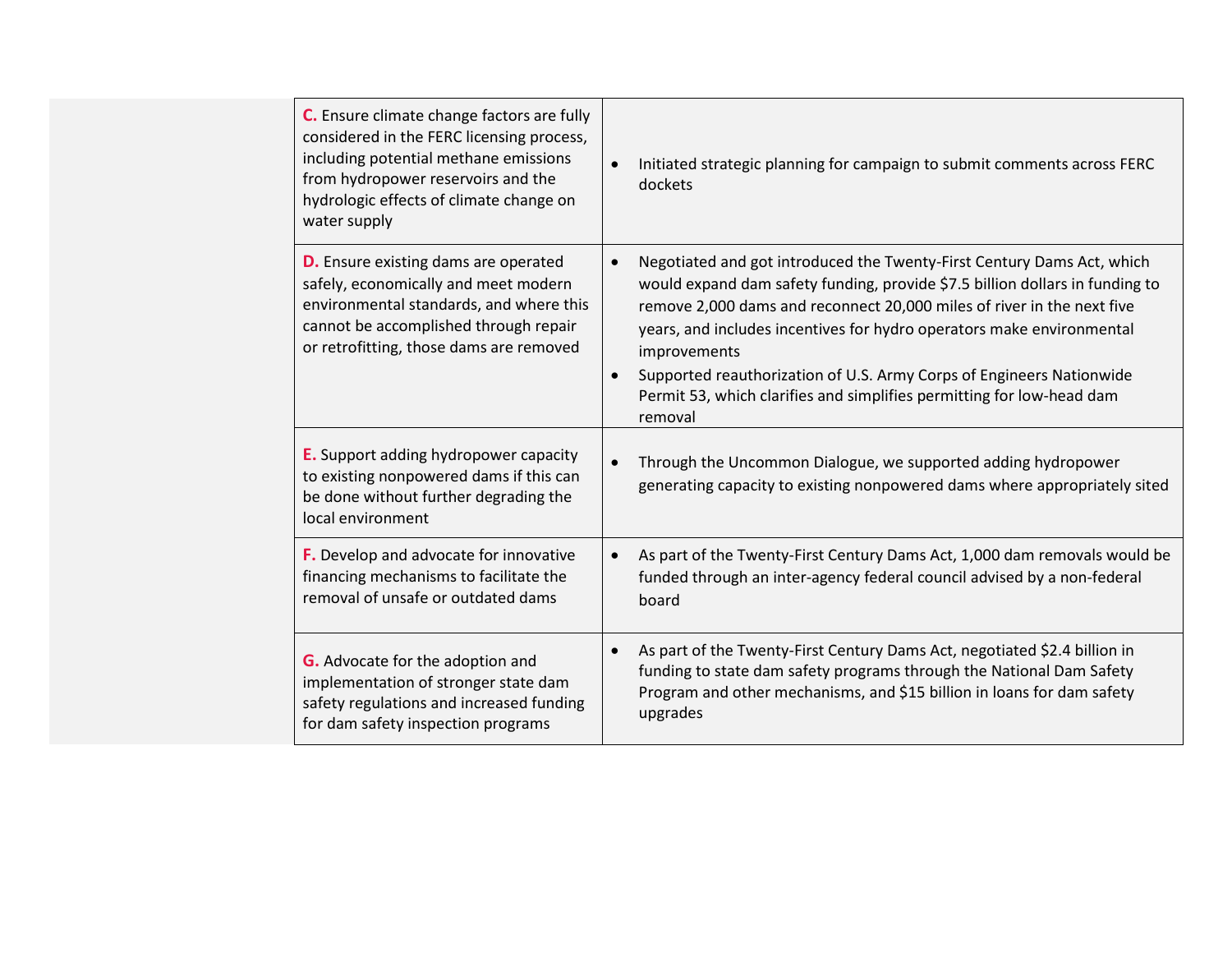|                                                                                                                                                                                                                                                                                               | H. Reform federal disaster management<br>programs to provide greater protection<br>and restoration of rivers                                                                                                              | Advocated successfully for President Biden to reinstate the Federal Flood<br>$\bullet$<br>Risk Management Standard, requiring federal water resources projects to be<br>designed and constructed to be resilient to climate change, and to consider<br>nature-based approaches in project design<br>Advocated for FEMA to launch the Building Resilient Infrastructure and<br>$\bullet$<br>Communities Program, a new pre-disaster mitigation program- and the first<br>to specifically encourage nature-based approaches with \$500M available the<br>first year, and \$1B expected to be available for FY21                                                                                                                                                                                                                                                                                                                              |
|-----------------------------------------------------------------------------------------------------------------------------------------------------------------------------------------------------------------------------------------------------------------------------------------------|---------------------------------------------------------------------------------------------------------------------------------------------------------------------------------------------------------------------------|--------------------------------------------------------------------------------------------------------------------------------------------------------------------------------------------------------------------------------------------------------------------------------------------------------------------------------------------------------------------------------------------------------------------------------------------------------------------------------------------------------------------------------------------------------------------------------------------------------------------------------------------------------------------------------------------------------------------------------------------------------------------------------------------------------------------------------------------------------------------------------------------------------------------------------------------|
|                                                                                                                                                                                                                                                                                               | I. Set the stage for reoperation and<br>removal of U.S. Army Corps of Engineers<br>infrastructure by implementing strong<br>natural infrastructure and disposition<br>language in 2018 Water Resources<br>Development Act | Advocated successfully for multiple provisions to be included in the 2020<br>$\bullet$<br>Water Resources Development Act which passed in December 2020<br>including provisions to advance the use of natural infrastructure approaches<br>by the Army Corps, including preferable cost-share requirements and to<br>require the Army Corps to implement the Principles, Requirements and<br>Guidelines which will improve water resources project planning ensuring<br>projects are more river-friendly                                                                                                                                                                                                                                                                                                                                                                                                                                   |
| <b>Goal 3:</b> Secure a 10 percent<br>increase (over fiscal year 2018)<br>in federal investments for river<br>conservation, including dam<br>removal, floodplain restoration,<br>fish passage, green<br>infrastructure, water efficiency,<br>stormwater management and<br>pollution abatement | A. Achieve increases in annual<br>investment totaling a 10 percent increase<br>by 2024                                                                                                                                    | Successfully advocated for \$638 million to be included in the 2021 federal<br>$\bullet$<br>omnibus budget bill to create an assistance program that provides low-<br>income residents financial assistance to pay their water bills<br>Supported The American Rescue Plan Act of 2021, which contains funding for<br>$\bullet$<br>several AR priorities including low-income water payment support<br>Worked with House and Senate Committees to support State Revolving Fund<br>reauthorizations: \$12 billion in House and \$6.5 in Senate<br>Advocated for the Building Resilient Infrastructure and Communities<br>$\bullet$<br>Program at FEMA. It received \$500M in its first year for pre-disaster<br>mitigation programs including nature-based approaches<br>The America's Great Outdoors Act was signed into law in August 2020,<br>permanently, and fully, funding the Land and Water Conservation Fund at<br>\$900M annually |
| <b>Goal 4: Successfully defend</b><br>federal laws and regulations<br>that protect rivers and clean<br>water                                                                                                                                                                                  | A. Successfully advocate for the Clean<br>Water Rule so that it survives legislative<br>and judicial challenge intact and is<br>implemented                                                                               | Successfully advocated for the Biden Administration's Executive Orders to<br>$\bullet$<br>review multiple rulemakings from the previous administration that American<br>Rivers actively/legally/regulatorily opposed including active review of Clean<br>Water Act 401 and 404 regulations                                                                                                                                                                                                                                                                                                                                                                                                                                                                                                                                                                                                                                                 |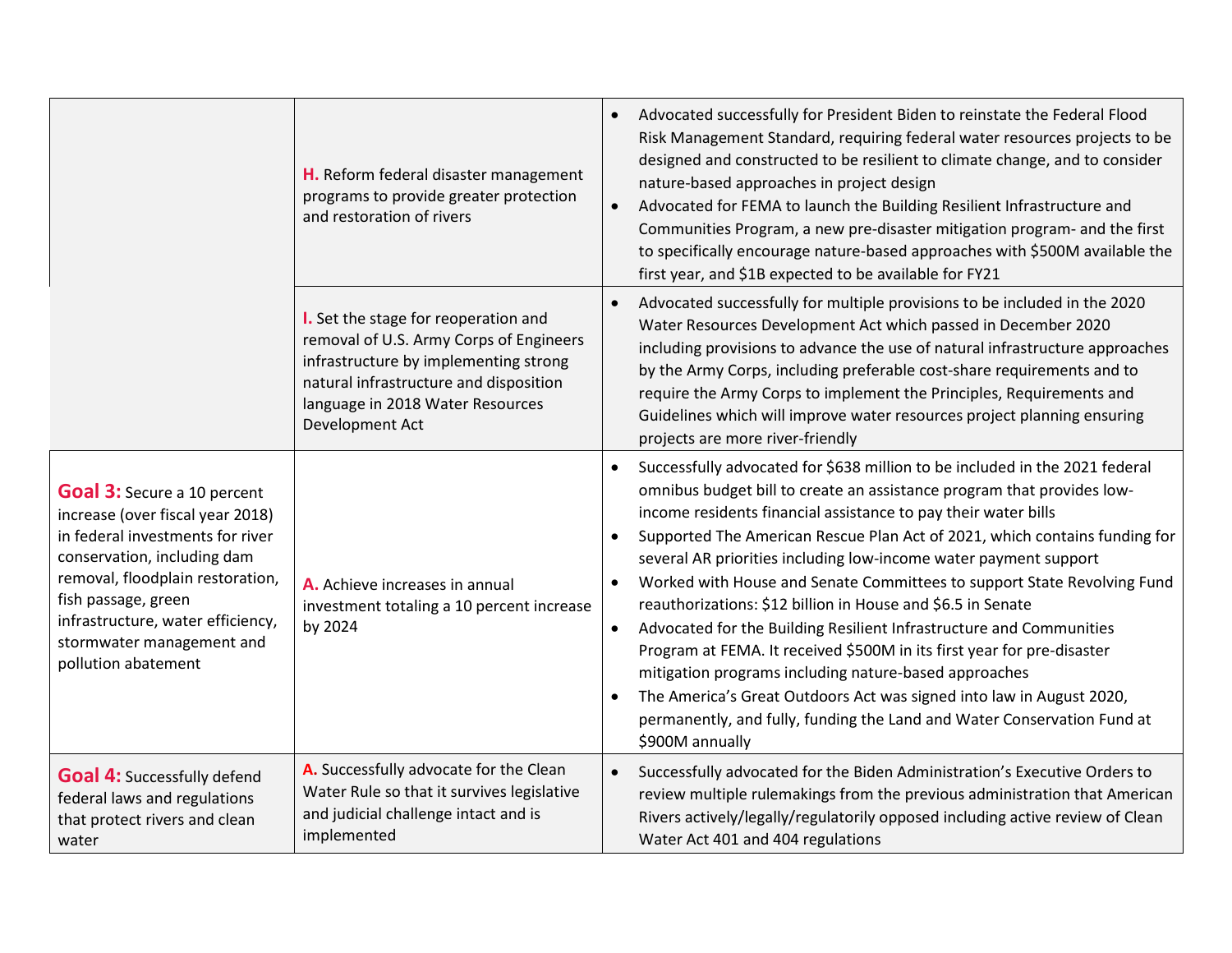|  | <b>B.</b> Prevent existing Clean Water Act<br>protections for rivers and clean water<br>from being weakened                                     | Successfully advocated for EPA and the Army Corps of Engineers to reverse<br>the prior administration's attempt to limit states' ability to certify CWA 401<br>projects. The memo gives states or tribes the maximum amount of time (one<br>year) to carefully review and approve permit applications from developers of<br>projects like pipelines and power lines, or from the corps for nationwide<br>permits<br>Successfully advocated for EPA to discontinue their efforts to create a<br>Sewage Blending Rule, that would have legalized sewage dumping in<br>separated storm management systems                            |
|--|-------------------------------------------------------------------------------------------------------------------------------------------------|-----------------------------------------------------------------------------------------------------------------------------------------------------------------------------------------------------------------------------------------------------------------------------------------------------------------------------------------------------------------------------------------------------------------------------------------------------------------------------------------------------------------------------------------------------------------------------------------------------------------------------------|
|  | C. Educate the public and policymakers<br>about the importance of the Clean Water                                                               | Ongoing: Actively advocating to repeal the prior administration's "Navigable<br>Waters Protection Rule" and a new rule that adheres to the Clean Water                                                                                                                                                                                                                                                                                                                                                                                                                                                                            |
|  | Act and the Clean Water Rule through<br>innovative communications                                                                               | Act's objective                                                                                                                                                                                                                                                                                                                                                                                                                                                                                                                                                                                                                   |
|  | D. Ensure bedrock environmental laws,<br>including the National Environmental<br>Policy Act and the Endangered Species<br>Act, are not weakened | Worked to strengthen the Clean Water Act through efforts to uphold the<br>$\bullet$<br>Yazoo Pump veto.<br>Advocated for reinstating the Federal Flood Risk Management Standard.<br>Advocated for the expansion of the Wild and Scenic Rivers program,<br>including promoting the River Democracy Act.<br>Sent with partners a letter to Speaker Pelosi asking that unfavorable NEPA<br>provisions passed in the Senate infrastructure bill be excluded from the<br>House infrastructure bill.<br>Promoted protection and strengthening of NEPA in blog publications.<br>Ongoing: repealing the Navigable Waters Protection Rule. |
|  | E. Ensure effective federal conservation<br>and management of water resources on<br>public lands                                                | Organized an industry support letter and supported a Congressional hearing<br>for the M.H Dutch Salmon Wild and Scenic Rivers Act which would designate<br>31 streams/450 miles of free-flowing river in New Mexico                                                                                                                                                                                                                                                                                                                                                                                                               |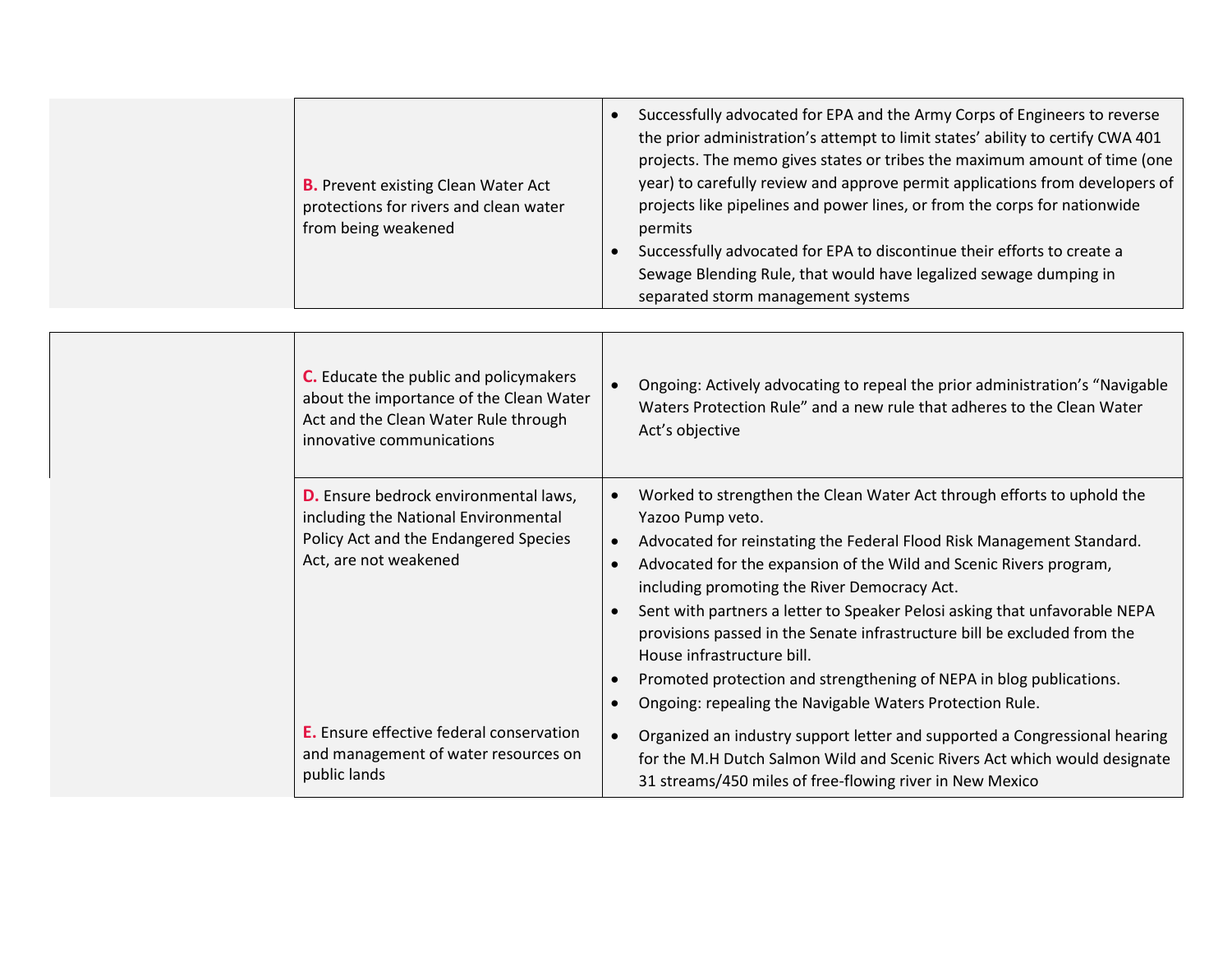|                                                   |                                                                                                                                                                                                                                       | Laid the groundwork for the Montana Headwaters Legacy Act (MHLA), which<br>$\bullet$<br>Senator Jon Tester reintroduced in June 2021. This bill would add 20 rivers<br>and 385 river miles to the National Wild and Scenic Rivers System                                                                                                                                                                                       |
|---------------------------------------------------|---------------------------------------------------------------------------------------------------------------------------------------------------------------------------------------------------------------------------------------|--------------------------------------------------------------------------------------------------------------------------------------------------------------------------------------------------------------------------------------------------------------------------------------------------------------------------------------------------------------------------------------------------------------------------------|
|                                                   | F. Ensure that new dam proposals and<br>other infrastructure and resource<br>extraction projects that impact rivers are<br>closely scrutinized and, when warranted,<br>vigorously opposed                                             | Led NGO efforts to ensure the Lake Powell Pipeline was closely scrutinized by<br>$\bullet$<br>the Bureau of Reclamation in its review of the Draft EIS, ultimately<br>contributing to a withdrawal of the DEIS that will delay project permitting at<br>least two years and will lead to increased scrutiny                                                                                                                    |
|                                                   | <b>G.</b> EPA Peak Flow Management (Sewage<br>Blending) rule maintains adequate<br>protection for clean water from sewage<br>blending                                                                                                 | Advocated against now rescinded sewage blending rule through EPA round<br>table events, meetings with EPA, comments on the initial comment, and GIS<br>analysis to determine the impact blending has on lower income and BIPOC<br>communities                                                                                                                                                                                  |
| <b>Goal 5: Strengthen Western</b><br>water policy | A. Successfully advocate for funding and<br>implementation of the Department of the<br>Interior's WaterSMART program, with<br>new criteria that allow nonprofit groups<br>to access this funding directly                             | Contributed to the appropriation of \$60M for WaterSMART grants in addition<br>to language requiring the Bureau of Reclamation to articulate the use of the<br>conserved water with all announcements of funding awards and that<br>Reclamation submit a study that identifies how each grantee used its<br>conserved water to ensure that conserved water did not increase its<br>consumptive water use.                      |
|                                                   | <b>B.</b> Successfully advocate for funding and<br>implementation of the U.S. Department<br>of Agriculture's Regional Conservation<br>Partnership Program                                                                             | Secured additional RCPP funding for the Colorado headwaters project to<br>$\bullet$<br>improve water quantity, quality and agricultural irrigation operations                                                                                                                                                                                                                                                                  |
|                                                   | C. Ensure implementation of cooperative<br>solutions to integrated water<br>management challenges throughout the<br>West that include active engagement with<br>Native American tribes and Latinx and<br>African American communities | The Colorado Basin program participates in a facilitated process called the<br>Upper Basin dialogue between Conservation Organizations and Basin Tribes.<br>The purpose of the process is to identify shared priorities and values around<br>water management challenges<br>The Puget Sound-Columbia Basin program has a leadership role in Yakima<br>Basin Integrated Plan, a climate change adaptation plan for fish, farms, |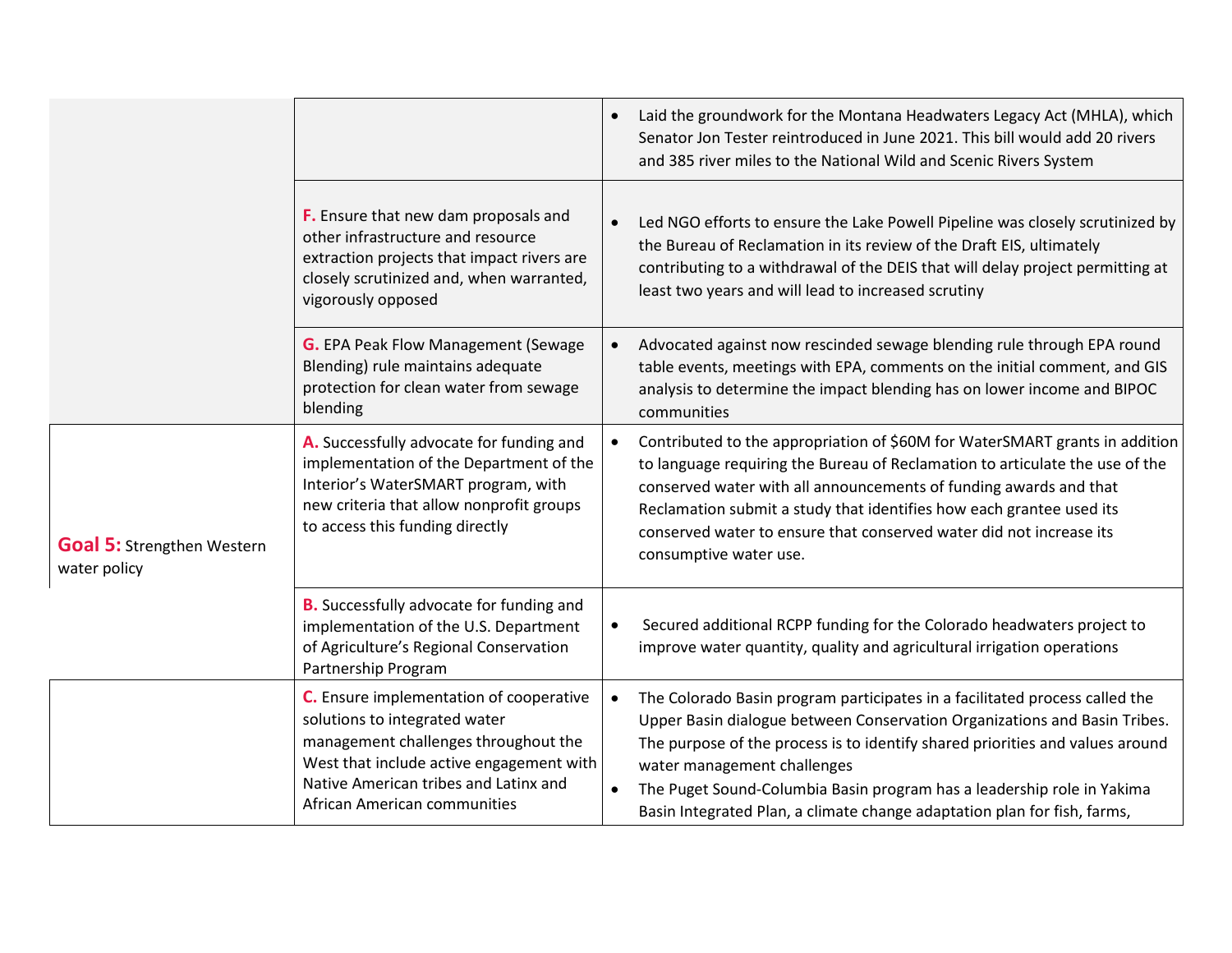|                                                                                                             |                                                                                                                                                                                                                                                            | forests and people in the Yakima Basin. The Yakama Nation is central to this<br>effort                                                                                                                                                                                                                                                                                                                                                                                                                                                                                                                                         |
|-------------------------------------------------------------------------------------------------------------|------------------------------------------------------------------------------------------------------------------------------------------------------------------------------------------------------------------------------------------------------------|--------------------------------------------------------------------------------------------------------------------------------------------------------------------------------------------------------------------------------------------------------------------------------------------------------------------------------------------------------------------------------------------------------------------------------------------------------------------------------------------------------------------------------------------------------------------------------------------------------------------------------|
|                                                                                                             | <b>D.</b> Build public support for sustainable<br>water solutions through innovative<br>communications                                                                                                                                                     | In the Colorado basin, voters in 15 counties on the West Slope and 3 counties<br>on the Front Range approved two ballot measures to generate approximately<br>\$8 million annually to support healthy rivers, productive agriculture, water<br>quality and watershed health, infrastructure improvements, recreational and<br>environmental benefits<br>Developed new website and social media channels for the Yakima Basin<br>$\bullet$<br>Integrated Plan and created virtual tours for key state and federal decision-<br>makers, incorporating a mix of the films and live presentations with Yakima<br>Plan team members |
|                                                                                                             | A. Successfully advocate for local<br>ordinances, regulations and guidance that<br>promote integrated urban water<br>management and green infrastructure                                                                                                   | Supported two local ordinances and regulations that promote integrated<br>urban water management and green infrastructure                                                                                                                                                                                                                                                                                                                                                                                                                                                                                                      |
| <b>Goal 6: Advance basin and</b><br>practice program policy<br>initiatives at the state and local<br>level. | <b>B.</b> Successfully advocate for state laws,<br>regulations, and appropriations that<br>promote state water plans, dam safety,<br>dam removal, clean water, riverside land<br>protection and implementation of<br>integrated water resources management | Successfully advocated for North Carolina's Environmental Management<br>Commission to adopt updated rules for the clean-up of the upper Neuse<br>River watershed that are based on the principles of Integrated Water<br>Management and invest at least \$1.5 million annually in watershed<br>management projects (GSI, watershed protection, stream restoration<br>Helped secure \$42M from State of Washington, \$38M from federal sources,<br>and \$5.49M from WA state for Nelson Dam removal through Yakima Basin<br><b>Integrated Plan</b>                                                                              |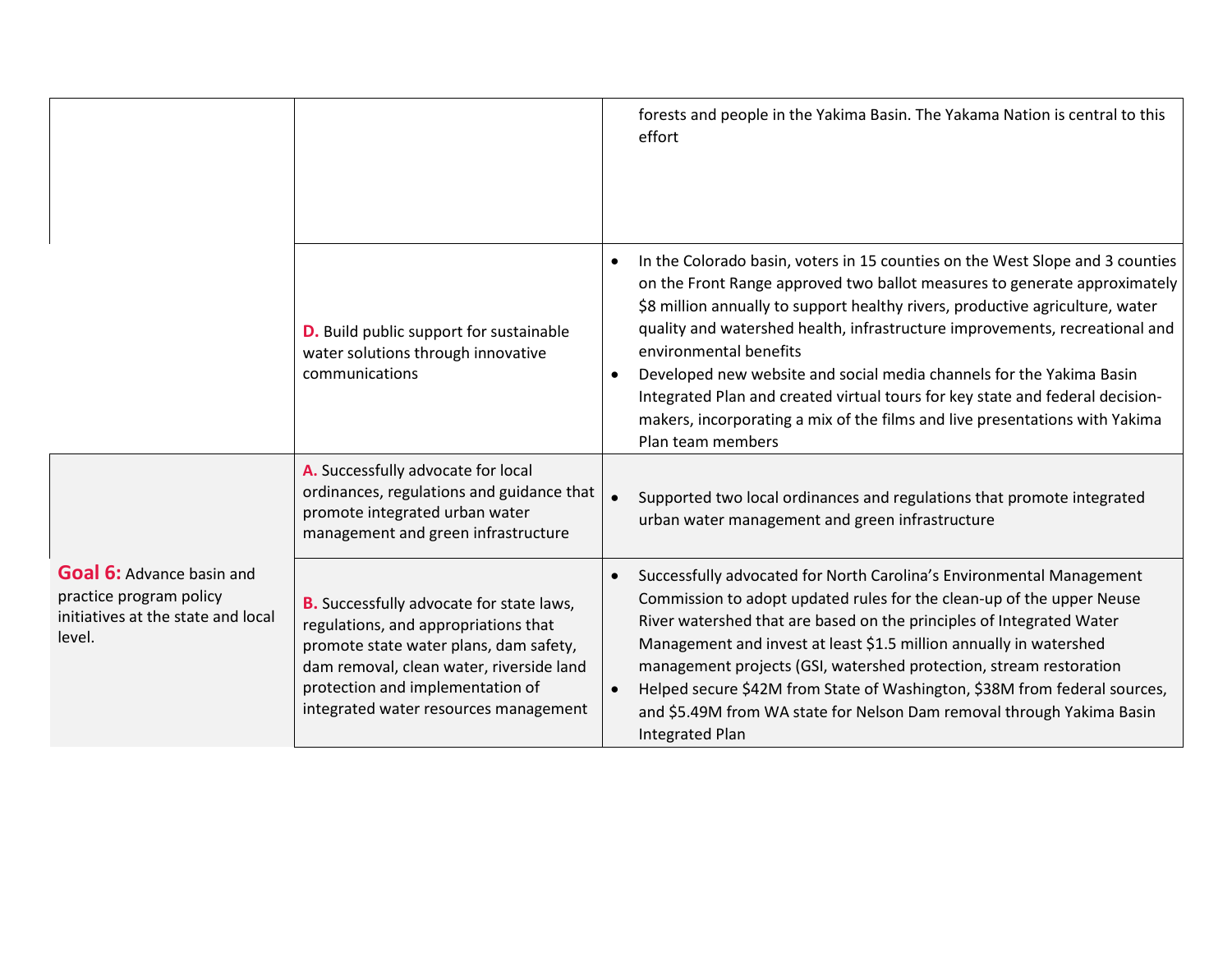| <b>C.</b> Successfully advocate for interstate |
|------------------------------------------------|
| compacts and guidance promoting better         |
| river basin management                         |

**D.** Successfully advocate for local and state regulations that protect riparian habitat and water quality, such as riparian buffer requirements and pollution prevention

- Appointed by the Secretary of the Interior to serve as the environmental representative on the Glen Canyon Adaptive Management Program
- Assisted in the defeat a proposal to eliminate setbacks for wastewater systems in Teton County, WY
- In the Colorado basin, voters in 15 counties on the West Slope and 3 counties on the Front Range approved 2 ballot measures to generate approximately \$8 million annually to support healthy rivers, productive agriculture, water quality and watershed health, infrastructure improvements, recreational and environmental benefits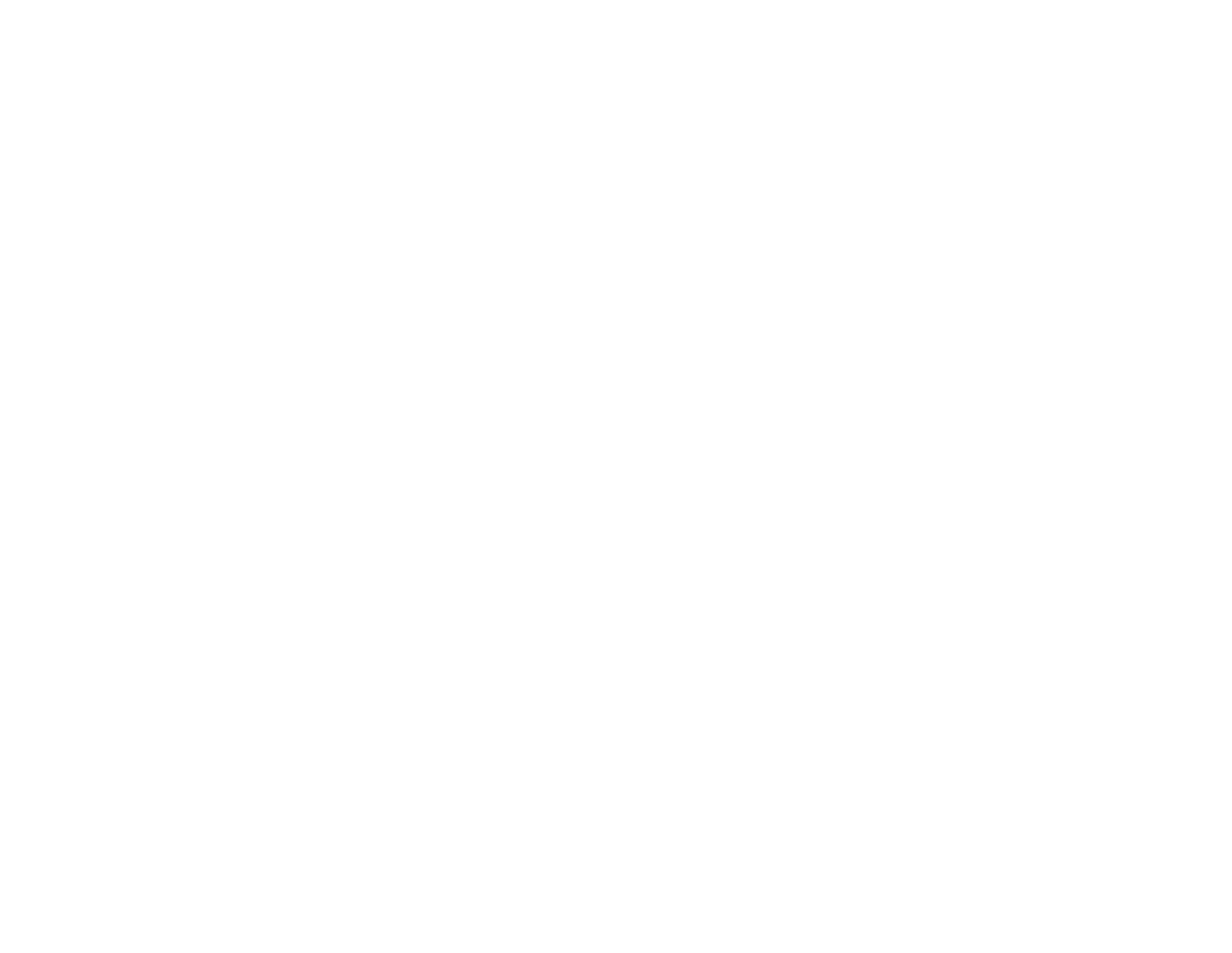#### **STRATEGIC PRIORITY:**

## **ORGANIZATIONAL EXCELLENCE**

American Rivers will continue to be a financially sound, well-managed organization, with an equitable and inclusive culture and a diverse staff and board.

| Goal                                                                                           | <b>Benchmark</b>                                                                                                                                                                                                                                  | <b>Fiscal Year 2021</b>                                                                                                                                                                                                                                                                                                                                                                                                                                                                                                                                                                                                                                                                                                                                    |
|------------------------------------------------------------------------------------------------|---------------------------------------------------------------------------------------------------------------------------------------------------------------------------------------------------------------------------------------------------|------------------------------------------------------------------------------------------------------------------------------------------------------------------------------------------------------------------------------------------------------------------------------------------------------------------------------------------------------------------------------------------------------------------------------------------------------------------------------------------------------------------------------------------------------------------------------------------------------------------------------------------------------------------------------------------------------------------------------------------------------------|
| <b>Goal 1:</b> Create a robust                                                                 | A. Increase staff in finance and<br>administration (including general counsel<br>and human resources) and advancement<br>(Includes fundraising,<br>communications/marketing)<br>departments to optimally support the<br>needs of the organization | We reduced our F&A headcount in FY20 and have not yet had the resources to<br>increase the staffing level. We will continue to assess the growing needs for<br>optimal support<br>Two FTE positions were approved in Advancement for the Major Gifts program<br>in FY22                                                                                                                                                                                                                                                                                                                                                                                                                                                                                    |
| infrastructure that strengthens<br>organizational resilience and<br>supports long-term success | <b>B.</b> Evaluate and invest in software and<br>technology to meet the organization's<br>growing needs and improve operational<br>processes                                                                                                      | Since the Covid-19 Work-from-Home order commenced, we have continuously<br>monitored and strengthened computing capabilities. We more than doubled<br>our Zoom Licensed (Pro) accounts, now providing them to virtually all staff,<br>while also making the Slack social/chat platform available. Our primary network<br>infrastructure of ShareFile and Office365 continue to meet our needs; and we<br>implemented global multifactor authentication through Microsoft Defender to<br>reduce vulnerability to growing email security threats<br>A needs assessment for new Financial Management software was completed at<br>the end of June. We have selected a new system, and implementation is<br>underway with a go live target of November 1, 2021 |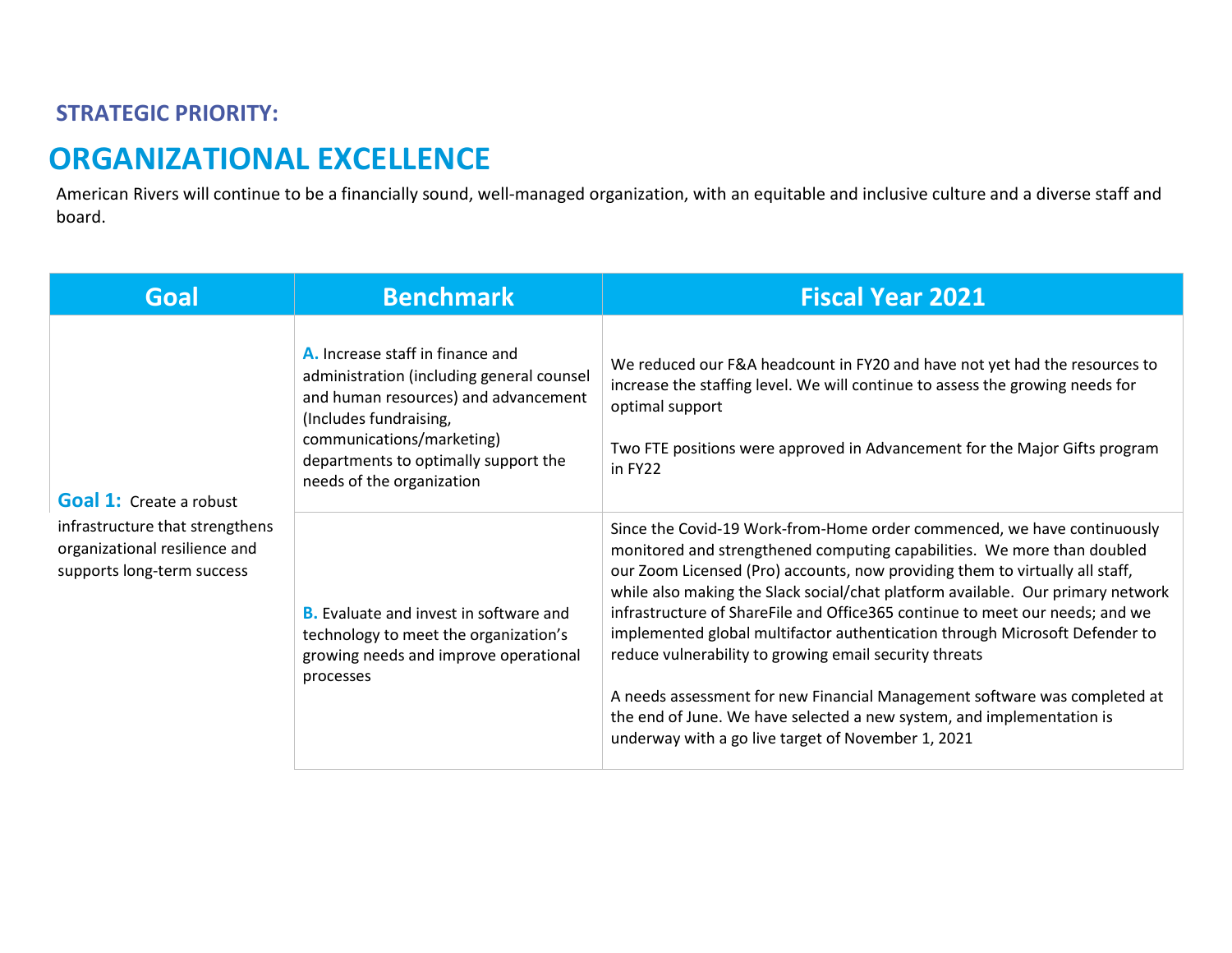|                       | C. Allocate sufficient resources for<br>communications strategies, fundraising<br>tactics and programmatic metrics to<br>maximize net contributed income                                                                                         | The FY21 budget allowed for a continued modest investment in membership<br>acquisition, which successfully exceeded targets resulting in 11,046 new and<br>reinstated members                                                                                                                                                                                                                                                                                   |
|-----------------------|--------------------------------------------------------------------------------------------------------------------------------------------------------------------------------------------------------------------------------------------------|-----------------------------------------------------------------------------------------------------------------------------------------------------------------------------------------------------------------------------------------------------------------------------------------------------------------------------------------------------------------------------------------------------------------------------------------------------------------|
|                       | <b>D.</b> Provide a base level of unrestricted<br>funding for each priority basin and<br>conservation strategies program and<br>needed administrative infrastructure<br>such as budget management and<br>government grant fundraising assistance | Our FY21 budget was lean in anticipation of a tight fundraising year due to the<br>pandemic. We provided a small amount of unrestricted funding for the<br>Restoration program and for the SAC Basin. We were not able to increase our<br>budget management or government grant fundraising assistance because we<br>have not been able to increase the staff                                                                                                   |
|                       | for conservation staff                                                                                                                                                                                                                           | The FY22 budget includes increased unrestricted funding for the Northern<br>Rockies, Colorado, and California regional offices and the Restoration and<br>Hydropower programs. It also includes administrative support for the<br>Conservation program. Noteworthy that these increases were accompanied<br>with a rewrite of the Job Description for the Regional Directors and the River<br>Councils.                                                         |
|                       |                                                                                                                                                                                                                                                  |                                                                                                                                                                                                                                                                                                                                                                                                                                                                 |
| ort for<br>rs,<br>and | A. Create and regularly update a<br>powerful case for support and other                                                                                                                                                                          | We finalized our case for support in March 2020 just as the pandemic bore down<br>on the world. We have mailed a few copies of the physical report to donors and<br>have sent the PDF electronically as well. More importantly, we used the "Life<br>Needs Rivers" messaging for the fall calendar appeal. The mailing was our best<br>performer ever - bringing in more than \$122,000 in additional membership<br>donations (more than double the prior year) |
| zation                | philanthropic communications to acquire,<br>involve and retain activists and donors                                                                                                                                                              | We also tested the "Life Needs Rivers" messaging in the spring 2021 newsletter<br>with an American Rivers sticker promotion, and during June (National Rivers                                                                                                                                                                                                                                                                                                   |

0.94%)

Fundraising appeals with "Life Needs Rivers" messaging had double the click through rate of appeals sent with Most Endangered Rivers messaging (1.43% to

**Goal 2: Increase support** American Rivers by donor activists, and volunteers engage the entire organiz in fundraising and communications

involve and retain activists and donors Month) with a successful online engagement and fundraising campaign.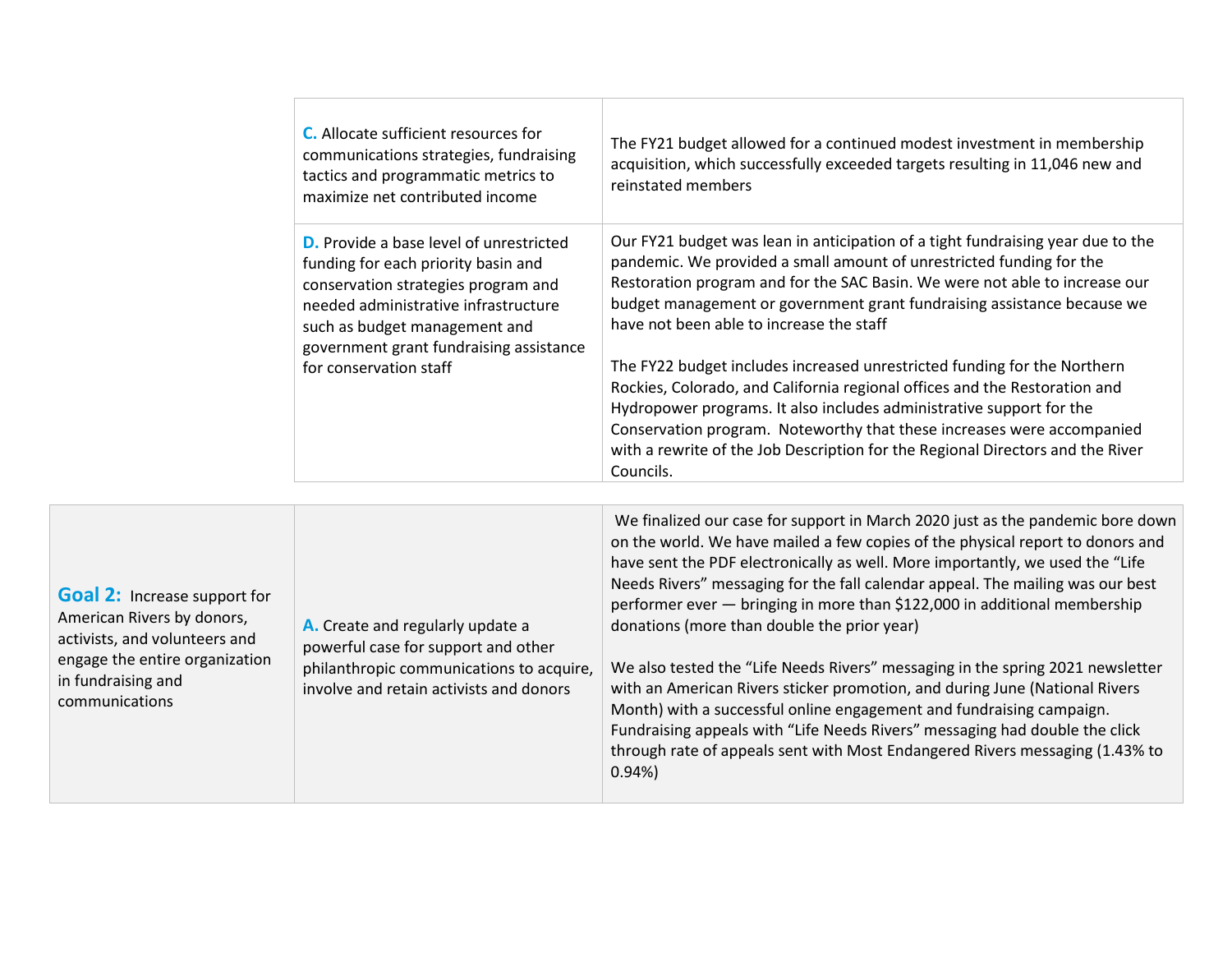|                                                                                                                                         | <b>B.</b> Articulate specific accomplishments<br>(results, outcomes and impact) of the<br>organization's programs to help inform<br>supporters and successfully meet<br>financial goals | FY21 communications of programmatic impact: 2 mailed newsletters, 1<br>mailed annual calendar, 4 CEO updates, 12 e-newsletters, 4 Conservation<br>Updates, 12 River Dispatch emails, 1 Annual Impact report (web version), 4<br>general-program donor reports, 17 case for support inserts (factsheets), 1<br>PowerPoint presentation deck, and 6 American Rivers After Hours<br>presentations, which had over 400 registrants. |
|-----------------------------------------------------------------------------------------------------------------------------------------|-----------------------------------------------------------------------------------------------------------------------------------------------------------------------------------------|---------------------------------------------------------------------------------------------------------------------------------------------------------------------------------------------------------------------------------------------------------------------------------------------------------------------------------------------------------------------------------------------------------------------------------|
|                                                                                                                                         | C. Recruit and retain a diverse staff and<br>ensure organizational policies, programs<br>and practices are inclusive, equitable and<br>infused with a sense of values and<br>purpose    | In FY21, 52 staff (67%) identified as female and 12 (15%) identified as persons of<br>color. In FY20, 45 staff (59%) identified as female and 9 (12%) identified as<br>persons of color. In FY19, 43 staff (53%) identified as female and 5 (6%) identified<br>as persons of color                                                                                                                                              |
|                                                                                                                                         | <b>D.</b> Recruit strong volunteer leadership<br>and involve volunteer leadership and<br>non-development staff in outreach<br>activities                                                | A charter for River Councils was drafted, discussed and vetted with regional<br>$\bullet$<br>directors, major gifts directors and volunteer leadership; the purpose of the<br>charter is to clarify the roles and responsibilities of River Councils and deepen<br>their engagement and impact<br>Two new members were recruited to River Councils                                                                              |
|                                                                                                                                         | E. Grow cross-departmental<br>collaboration and staff capacity to build<br>strong and mutually beneficial prospect<br>and donor relationships                                           | Monthly Development-Program liaison meetings occur. All priority basins and<br>$\bullet$<br>projects have a development liaison<br>Launch process for joint fundraising goals and activities for individual donors<br>with major gifts team and regional directors                                                                                                                                                              |
| Goal 3: Raise between \$83<br>million to \$130 million over five<br>years, contingent on feasibility<br>findings, to sustain and expand | A. Develop detailed conservation<br>program information and budgets<br>articulating a compelling case for<br>securing support                                                           | Factsheets and case for support inserts - created 20+ standalone marketing<br>pieces and programmatic one-pagers designed to provide donors with<br>overviews of key conservation strategies and topics (link)<br>Launched the Bob Irvin River Policy Fund case for support (link)                                                                                                                                              |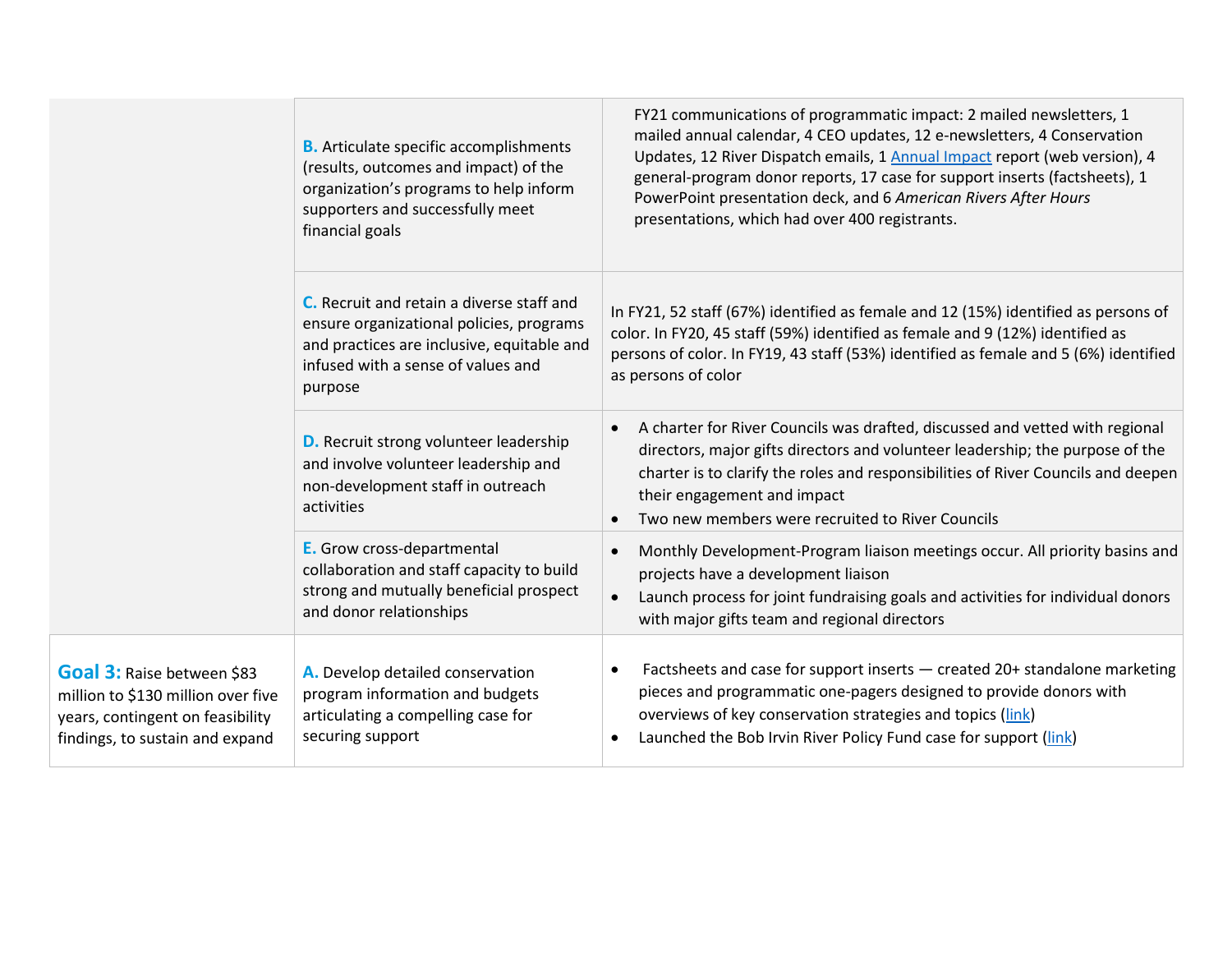| American Rivers operations and<br>programs                                                          | <b>B.</b> Raise a minimum of \$59.7 million from<br>philanthropic sources and \$23.3 million in<br>government grants over five years to<br>sustain programs and operations            | In FY 21, raised \$10,622,194 in FY21 from philanthropic resources; \$3.1<br>million over goal                                                                                                                                                                                                                                                                                                           |
|-----------------------------------------------------------------------------------------------------|---------------------------------------------------------------------------------------------------------------------------------------------------------------------------------------|----------------------------------------------------------------------------------------------------------------------------------------------------------------------------------------------------------------------------------------------------------------------------------------------------------------------------------------------------------------------------------------------------------|
|                                                                                                     | C. Secure an additional \$27.5 million over<br>five years, contingent on feasibility<br>findings, to invest in creation or<br>expansion of priority projects and<br>programs          | Raised \$218,000 more in unrestricted funding from philanthropic resources<br>$\bullet$<br>(FY21 over FY20).<br>For FY22 budget, began investing unrestricted funds into priority programs                                                                                                                                                                                                               |
|                                                                                                     | <b>D.</b> Grow operating reserves and<br>endowment by \$6 million over five years,<br>contingent on feasibility findings, for<br>unexpected cash flow shortages, expense<br>or losses | The unrestricted net assets increased from \$1 million at the end of FY20 to<br>\$2.9 million at the end of FY21. We anticipate using some of that increase to<br>cover deficits in FY22 and FY23. By FY24, we expect to be generating<br>operating surpluses and to grow the reserves.                                                                                                                  |
| <b>Goal 4:</b> Ensure organizational                                                                | A. Provide compensation and benefits<br>structure competitive with peer<br>organizations                                                                                              | • Annual compensation committee review ensures equity among staff.<br>. We conduct periodic outside review to determine comparability with peer<br>organizations and make adjustments as needed and as budgets allow. Per the<br>most recent review, conducted in 2018, overall salaries are marginally<br>competitive, on average 92% of the survey median. The next review will occur in<br>early 2022 |
| policies, programs and practices<br>are equitable and infused with a<br>sense of values and purpose | <b>B.</b> Ensure professional development and<br>training opportunities are available for all<br>staff                                                                                | Training on internal policies, including contracting and lobbying, were<br>provided.<br>A limited amount of funding for professional development was included in<br>the FY21 budget                                                                                                                                                                                                                      |
|                                                                                                     | C. Ensure staff in each office represents<br>the racial and ethnic diversity of the<br>regions in which they work                                                                     | Census data on racial and ethnic diversity by basins developed to use as a<br>$\bullet$<br>benchmark                                                                                                                                                                                                                                                                                                     |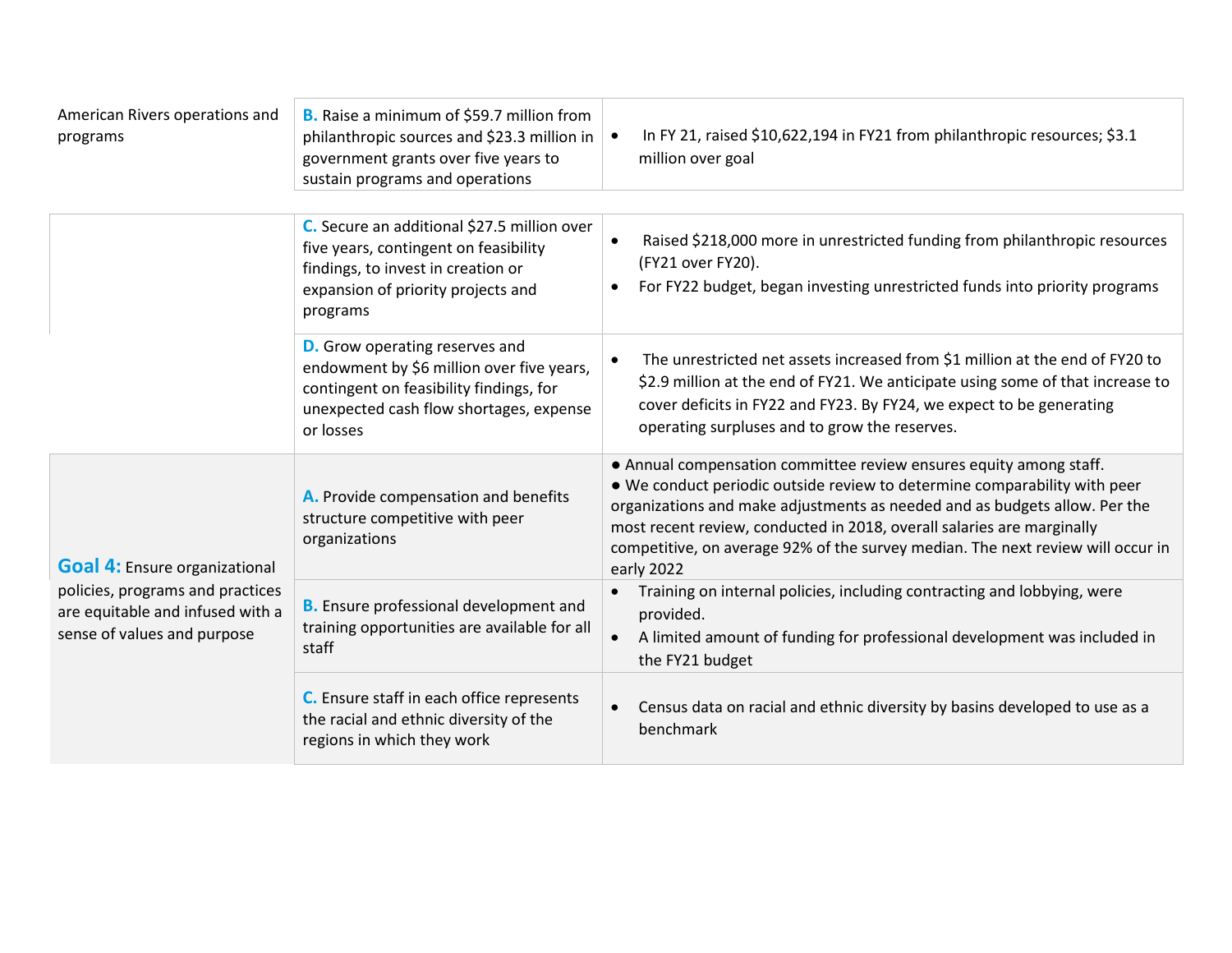|                                                                                                                                                                                                           | <b>D.</b> Enhance cross-function collaboration<br>and teamwork throughout our multi-site<br>organization to ensure alignment and<br>integration across the organization                                                                                                            | Incorporated diversity, equity, and inclusion (DEI) principles as a criterion<br>$\bullet$<br>through which to evaluate engineering design and construction firms for<br>restoration project Master Service Agreements that resulted in sharing our<br>DEI values with more than 60 firms, following up with specific feedback<br>opportunities to one third of those who applied, and resulting in ongoing<br>conversations with at least two national firms on how to continue to advance<br>DEI principles in our collective work<br>Staff have taken advantage of newly added platforms (Slack, Zoom) to<br>$\bullet$<br>increase collaboration and connection                             |
|-----------------------------------------------------------------------------------------------------------------------------------------------------------------------------------------------------------|------------------------------------------------------------------------------------------------------------------------------------------------------------------------------------------------------------------------------------------------------------------------------------|------------------------------------------------------------------------------------------------------------------------------------------------------------------------------------------------------------------------------------------------------------------------------------------------------------------------------------------------------------------------------------------------------------------------------------------------------------------------------------------------------------------------------------------------------------------------------------------------------------------------------------------------------------------------------------------------|
|                                                                                                                                                                                                           | <b>E.</b> Cultivate and sustain an inclusive<br>organizational culture throughout<br>American Rivers, where all staff feel<br>valued                                                                                                                                               | Added additional affinity groups, such as the Parent and Caregivers group, to<br>$\bullet$<br>provide a resource for staff and to inform employee policies and guidance                                                                                                                                                                                                                                                                                                                                                                                                                                                                                                                        |
| <b>Goal 5: Enable American</b><br>Rivers to substantially grow its<br>impact by having an inclusive,<br>engaged Board that provides<br>good governance and helps<br>secure increased financial<br>support | A. Recruit and retain Board Directors<br>from a variety of diverse backgrounds;<br>foster an inclusive, equitable Board<br>culture; and ensure American Rivers'<br>policies, practices and programs reflect<br>our organizational commitment to<br>diversity, equity and inclusion | The AR Board and DEI Committee worked extensively in FY21 with JEDI<br>$\bullet$<br>consultant Marcelo Bonta in small group sessions as well as two full board<br>sessions<br>Provided and discussed an overview of AR's organization-wide DEI Plan,<br>$\bullet$<br>priorities, progress and gaps at a session of the June 2021 board meeting<br>AR's DEI priorities were shared at a meeting with all the regional river council<br>$\bullet$<br>co-chairs in March 2021. Staff and council co-chairs are developing more<br>diverse pipelines for membership<br>The Board Chair and CEO are integrating more inclusive meeting facilitation<br>$\bullet$<br>tactics into our board meetings |
|                                                                                                                                                                                                           | <b>B.</b> Ensure sufficient resources for<br>American Rivers by increasing Board<br>engagement in fundraising and financial<br>support from the Board                                                                                                                              | • 100% board giving with \$454,585 raised in unrestricted and restricted funds                                                                                                                                                                                                                                                                                                                                                                                                                                                                                                                                                                                                                 |